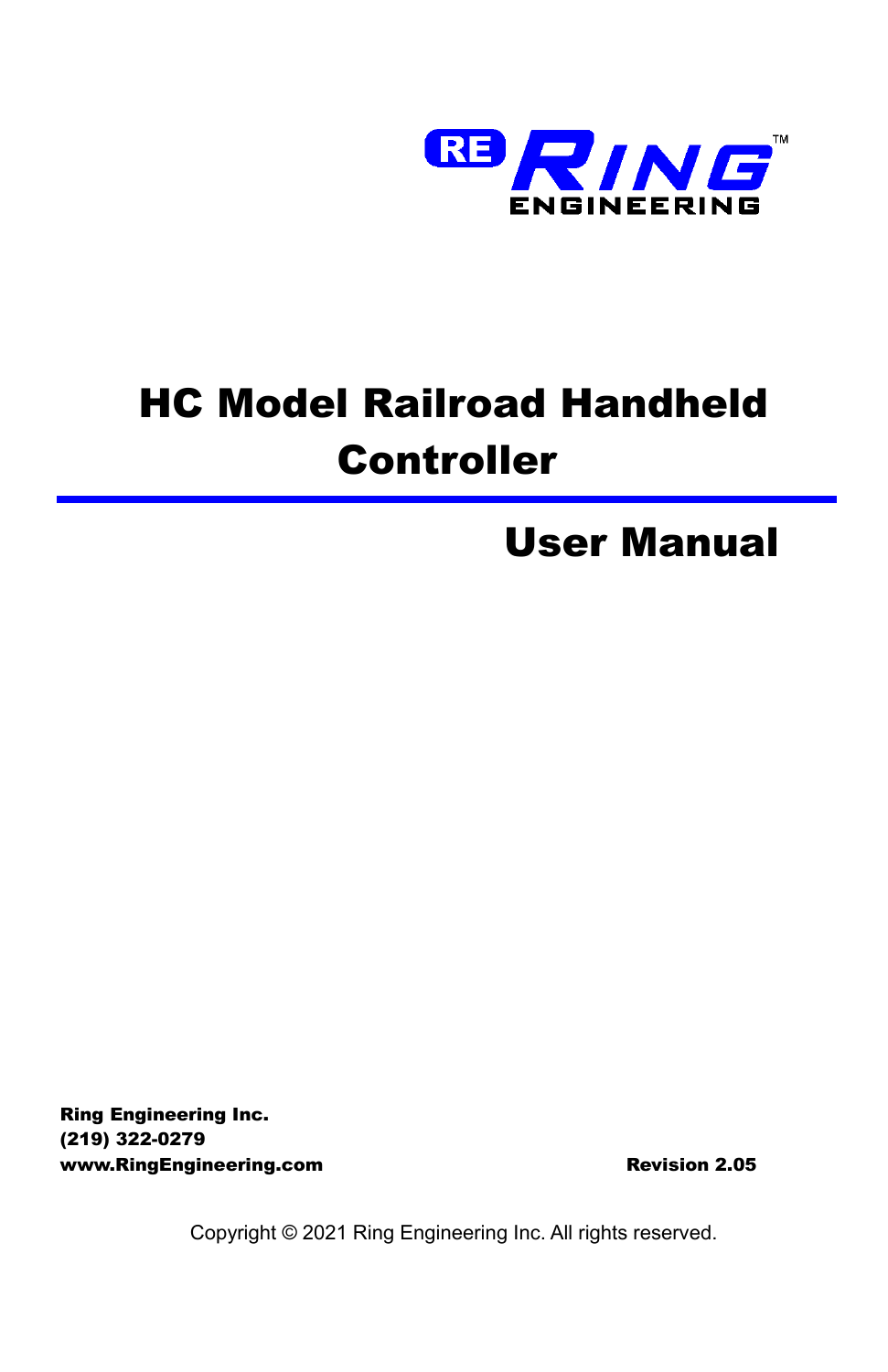

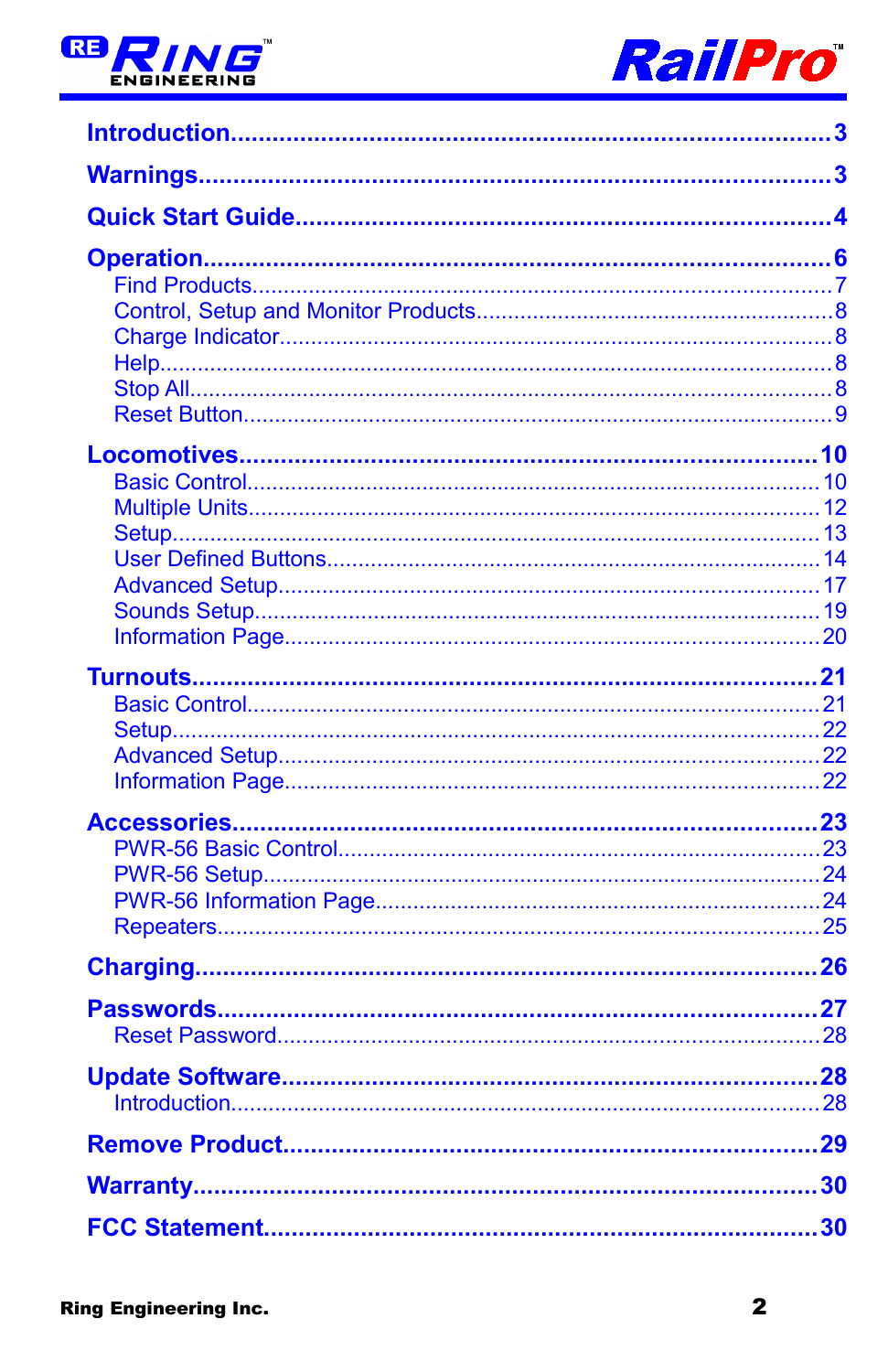



## <span id="page-2-0"></span>*Introduction*

Thank you for purchasing this RailPro Model Railroad Controller by Ring Engineering. We take pride in the products that we produce and hope you find this Model Railroad controller to be a great addition to your model railroad layout.

Please read all warnings and instructions before installation and use. For the latest information from Ring Engineering, please visit us on the web at www.RingEngineering.com.

Your handheld controller (HC) is a wireless controller with a color touch screen that can be used to operate your model railroad layout. The HC can control the speed, direction, lights, and sounds of locomotives and other accessories by simply touching the screen! Multiple HC's can be used at the same time to allow multiple users to control the locomotives and accessories. You will need to purchase RailPro ready products or install RailPro modules into the locomotives and accessories that you want to control.

## <span id="page-2-1"></span>*Warnings*

**WARNING:** To charge only use Ring Engineering recommended power adapter. The use of a non-approved power adapter may cause a fire.



**WARNING:** This product is not recommended for persons under fourteen (14) years of age.



**WARNING:** Only clean the HC with a soft cloth slightly dampened with water. Do not use any type of cleaning detergents or solvents.



**WARNING:** This product can expose you to chemicals including lead, which is known to the State of California to cause cancer and birth defects or other reproductive harm. For more information go to www.P65Warnings.ca.gov.



**WARNING:** Temperature: Operating 32F to 80F, Storage 0F - 110F

**WARNING:** Operate and store in dry environment only.

Relative Humidity: Operating 20% to 90% non-condensing, Storage 10% to 95% non-condensing

Ring Engineering believes that our HC is compatible with most personal computers (PCs) for the purpose of getting information from Ring Engineering's Internet site to your HC. Because of the vast amount of different PCs and configurations possible Ring Engineering does not guarantee that our HC or software is compatible with your particular PC. We recommend backing up any important documents or pictures, etc. before installing or using Ring Engineering products. We make reasonable efforts to be sure that our software and hardware works well and does not interfere or damage any of the programs or data on your PC. We have an outstanding record of not having any issues with loss of data but because of the vast array of PCs, configurations, etc, it is impossible for any company to absolutely guarantee that you will never loose data from installing or using new software. Ring Engineering is not responsible for any damage to your PCs software programs or data that may occur from using our hardware or software.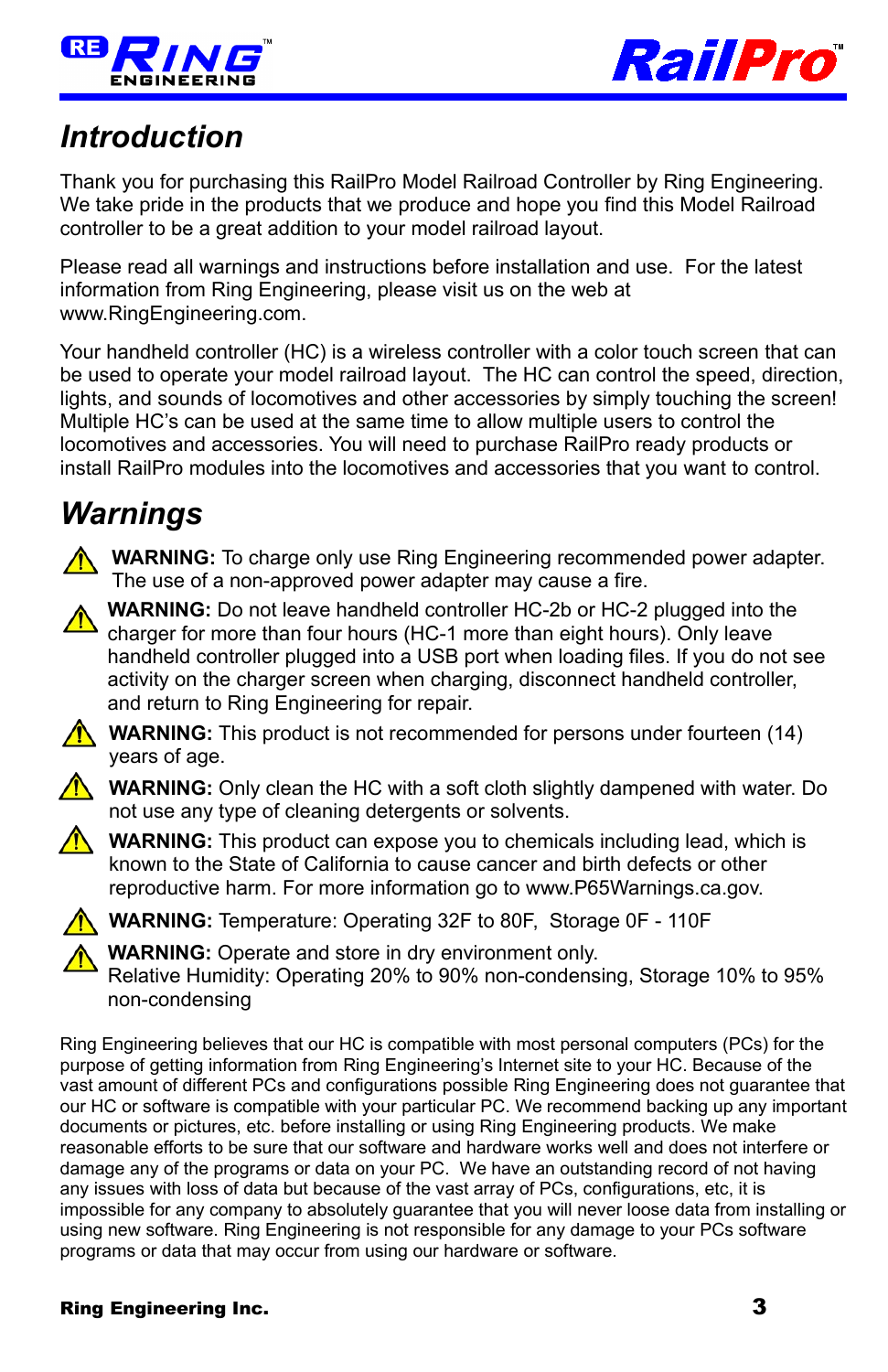



## <span id="page-3-0"></span>*Quick Start Guide*

At a minimum, you will need at least one locomotive that is equipped with a RailPro locomotive module that is not included.

### **Step 1 Install a RailPro Locomotive Module into a Locomotive**

**If you purchased a locomotive with a RailPro locomotive module installed you can skip this step.**



*NOTE:* Please see locomotive module instructions for complete details.

### **Step 2 Connect the Power Supply**



**Connect the PWR-56 Track (+) and (-) terminals to each rail of the track. If you only have one PWR-56, it does not matter which track rail is connect to the (+) terminal and which track rail is connected to (-) terminal. Next plug the PA-2 Power adapter into the PWR-56 module. Finally, plug the power cable into the PA-2 and into a wall power outlet. The light should come on green. If it is not please see the PWR-56 troubleshooting table. See power supply section for complete details.**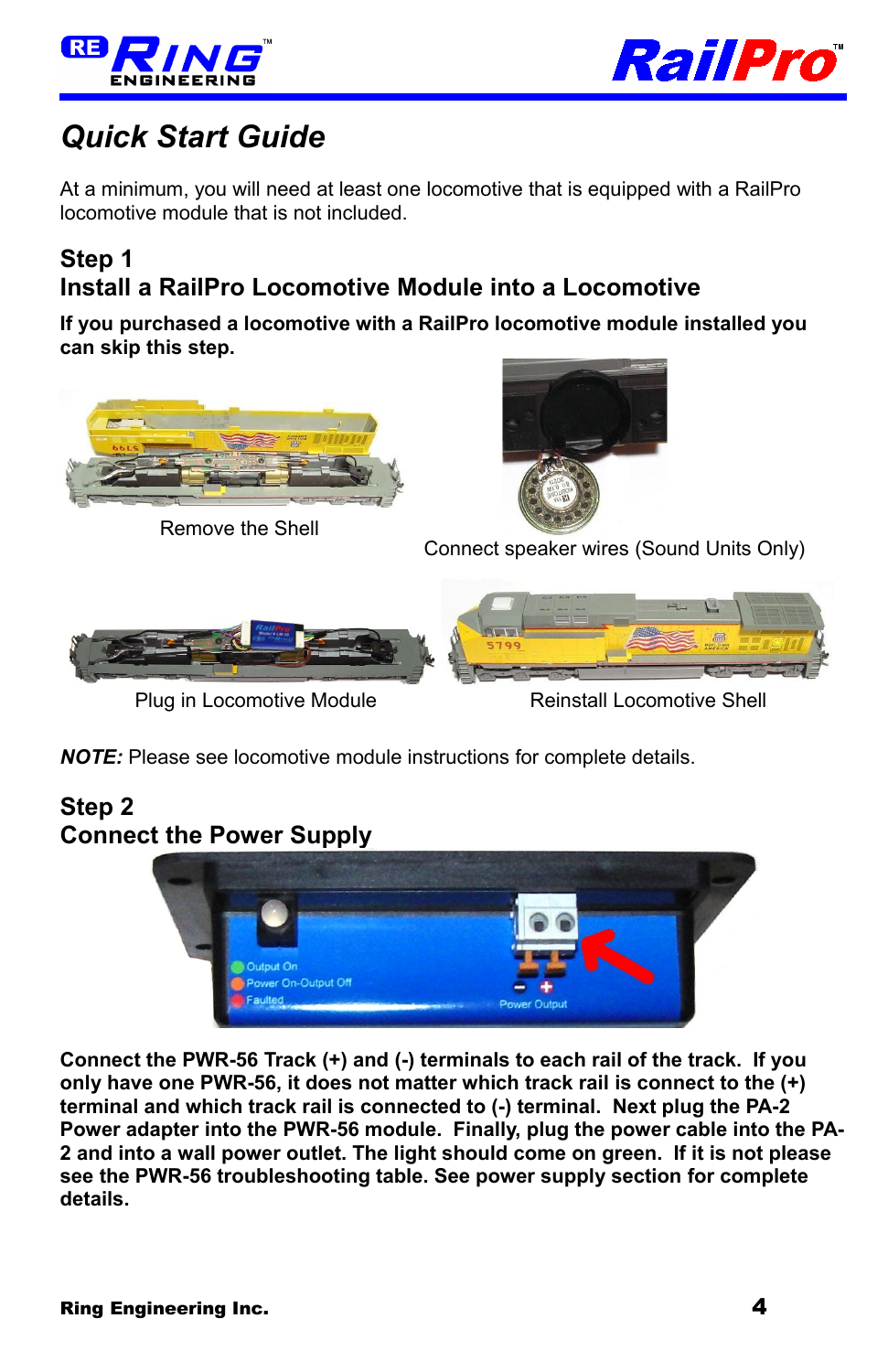



**Step 3 Find Products**



- **1. Put the RailPro equipped locomotive on the track.**
- **2. On the HC's Main Page press the "Find Product" button. You will see that the Locomotive or the Power Supply is detected by the HC.**
- **3. Press the Find Products button a second time to find the product not detected the first time.**
- **4. From the main page press the "Adjust Settings" button. Then press the "Save" button and wait until the save finishes. The HC will automatically set the PWR-56 as a repeater. Pressing the "Save" button will retain this setting until you change it.**

### **Step 4**

### **Set the Locomotive Motor Full Load Current**

**This is the only setting you should set before using your RailPro equipped locomotive. By setting the motor full load current, you setup the locomotive module to: 1) Allow multiple locomotives to run well when linked together and 2) Allow the module to detect and report motor faults if necessary.**



- **1. On the HC's Main Page press the "Locomotives" button. Touch the picture of the locomotive to take control of the locomotive.**
- **2. Press the Adjustments button (round button on the left side of the screen). Then press "Next Page" button until you see the "Motor Full Load Current" button. Then press the "Motor Full Load Current" Button then press the "Yes" button when it asks to "Use auto set?"**
- **3. Press the "Start Test" button and wait until the test finishes.**
- **4. Press "Exit Page" button and press the "Save" button.**

## **SETUP COMPLETE! Control your Trains and Enjoy RailPro!**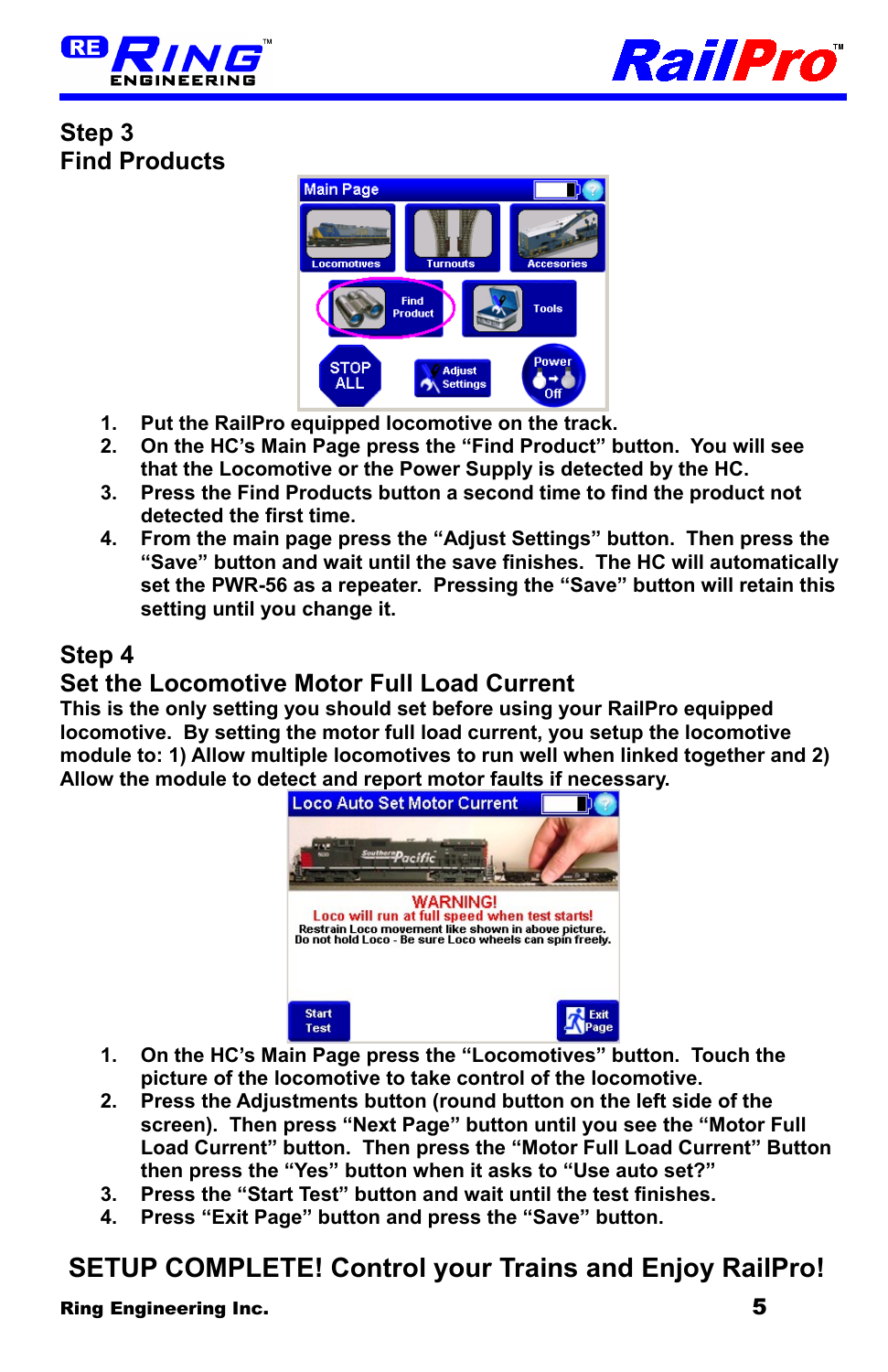



## <span id="page-5-0"></span>*Operation*

### **HC Main Page**



To turn the HC on, press the Power On / Main Page button at the upper right hand corner of the HC. When you are finished using your HC, you should turn it off to keep from running the batteries down. To turn your HC off, press the Power Off button in the lower right hand corner of the Main Page. A great feature of your HC is the Main Page button. When the Main Page button is pressed, it always takes you to the Main Page. By touching the screen you can navigate to many different pages to control locomotives and much more. At any time, you can press the Main Page button and always get back to the Main Page. This great feature makes it quick and easy to navigate around the many pages on your HC. There is one exception to the Main Page button taking you to the Main Page, if the screen is displaying the "Wait" indicator the Main Page button will be locked out. The "Wait" indicator is usually only displayed when settings are being saved to memory.



#### Wait Indicator Symbol

When you get a new HC you should adjust some settings in your HC. The settings that are described below would typically only be set once, when your HC is new. Go to the Main Page and press the "Adjust Settings" button.

By touching the Keyboard layout button you can change the way the keys are drawn on the keyboard from "ABC…" to the format that is used on typewriters "QWERTY…" If you use a typewriter keyboard, be sure the Keyboard layout is displaying "QWE." If you do not use a typewriter keyboard, be sure the "Keyboard Layout" is set to "ABC". Setting the "Keyboard Layout" will make it easier for you to find the buttons to spell Passwords and other words.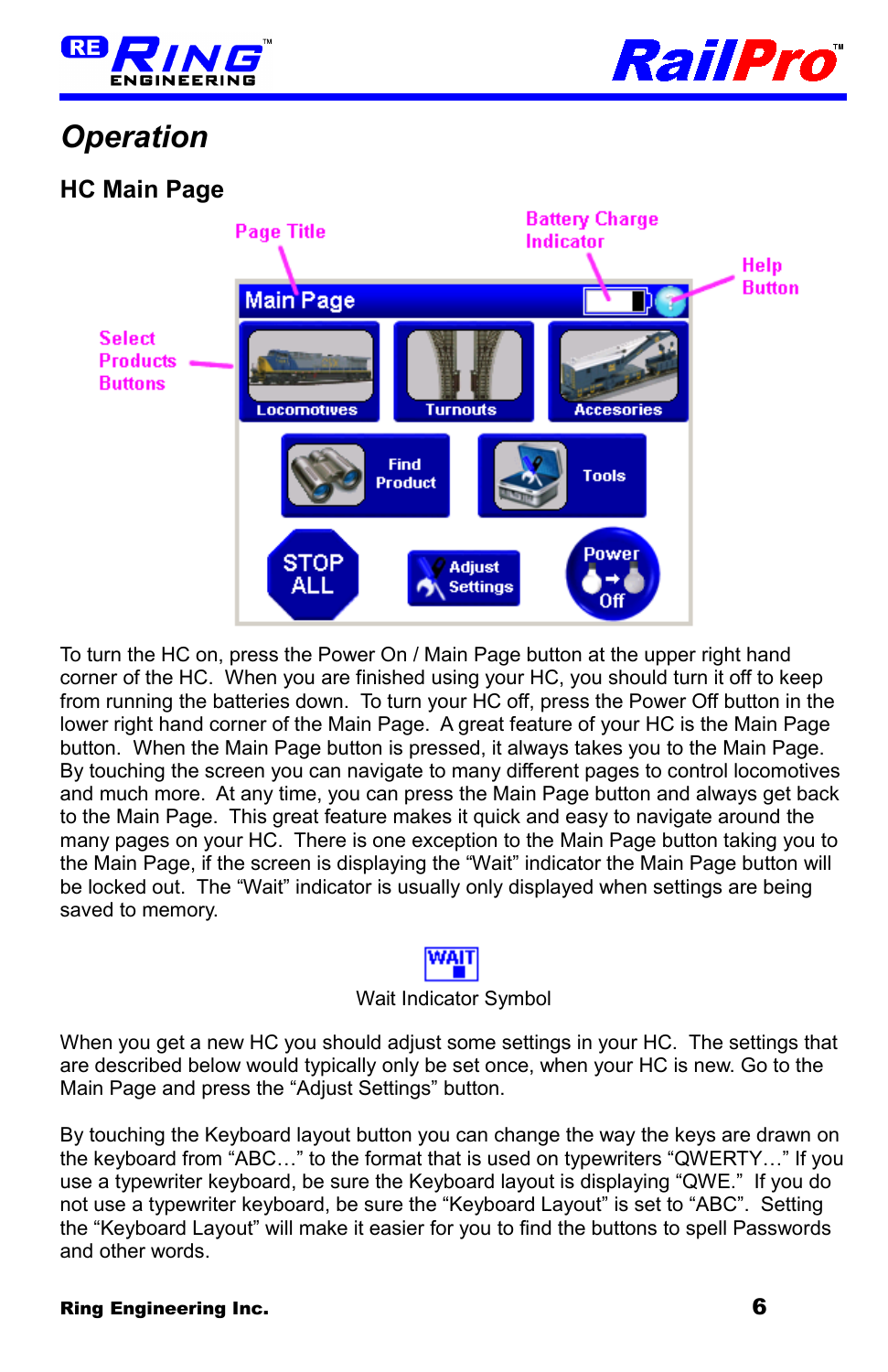



Now give this HC a name. A good name is the name of the person that is going to use this HC. Touch the blue area under Name. A keyboard will appear. Type your first name then press enter. You can give your HC's any name. Each HC should be given a different name so you can tell them apart.

Press the blue area under "Password". Type in a password on the keyboard and press the Enter button. You can give all your RailPro products the same password. However, you may want to use different passwords. See the Passwords section for more information on Passwords.

You could also set the brightness of the backlight (screen brightness) if you would like to. Keep in mind the brighter the screen, the less time the battery will last. The dimmer the screen backlight is set, the longer the battery will last.

Be sure to read the "Repeaters" section to know how to setup the repeaters in the Advanced Settings.

Press the "Save" button. Wait until the "Wait" indicator is no longer displayed. Your settings are saved in your HC. Even if the battery dies, your HC will remember these settings. You can change them at any time.

## <span id="page-6-0"></span>**Find Products**

Before you can control any products you will first need to "Find a Product." This is a process where your HC will use Direct Radio to detect new RailPro products. Then the product picture is loaded onto your HC. If the product found is a locomotive, then that locomotive picture can be located on the Locomotive Page. Below is a sample locomotive page after only one locomotive has been detected.



Likewise, if the product found is a Turnout controller module, you will be able to locate its picture on the Turnouts page. All other products found can be located on the Accessories page. The three buttons across the top of the Main Page take you to the pages to control locomotives, turnouts, and accessories.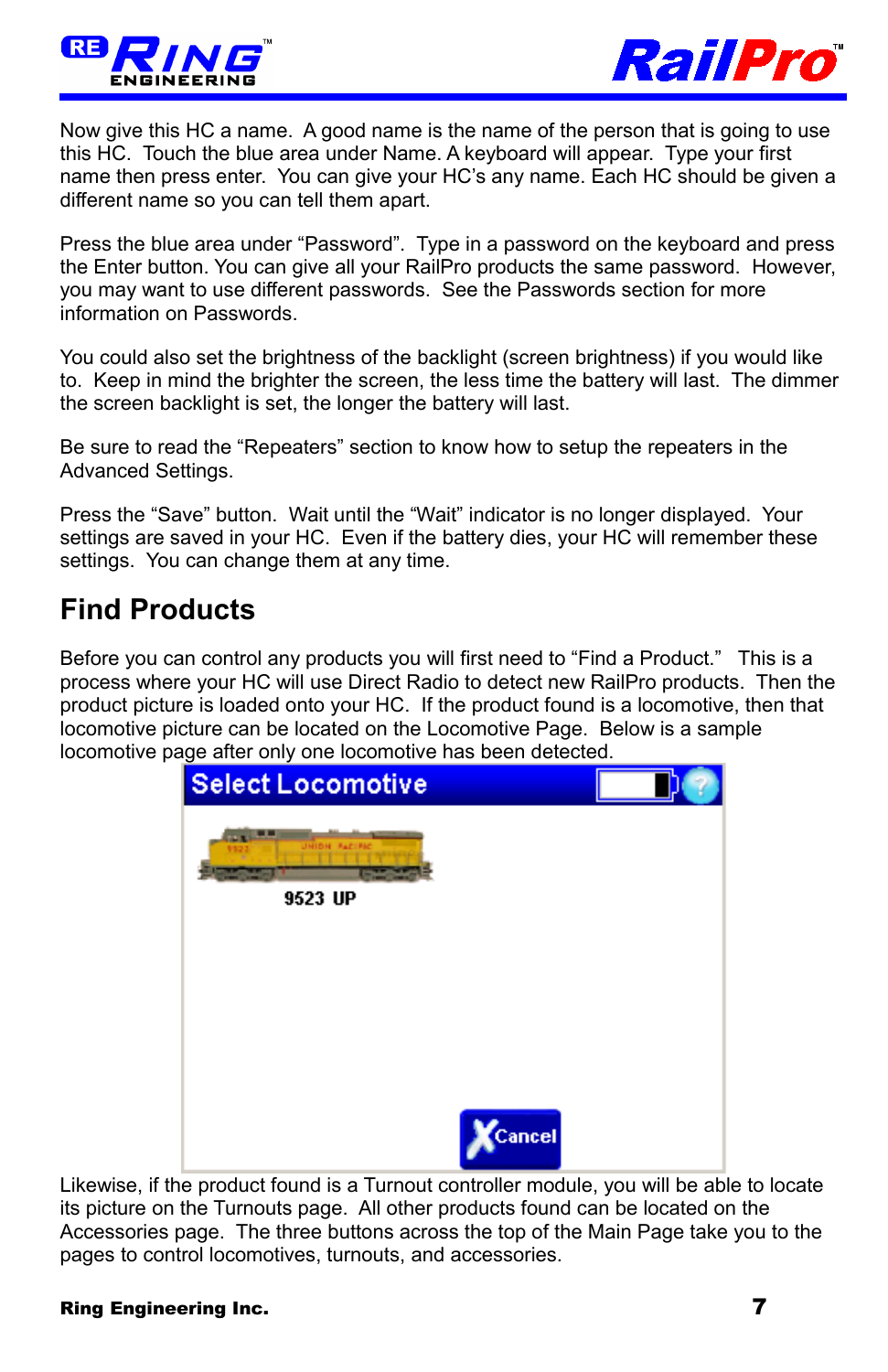



It is best to move within a few feet of the product you want to find. Next be sure your new product is powered up. If you are not already on the Main Page, press the Main Page Button. Now press the "Find Product" button. Your HC will need only a few seconds to search for your new product. If the product you are finding does not have a password set, your HC will find and load the product. All products shipped from Ring Engineering do not have a password set. If the product you are detecting has a password, then you will need to press the 'Search with Password' button then your HC will display the keyboard for you to enter a password. If you enter the proper password, your HC will load the new product.

## <span id="page-7-3"></span>**Control, Setup and Monitor Products**

After you detect a product you can now touch the picture of that product then you will be able to control, setup or monitor that product. For example, if your HC found a Locomotive module, then you can press the 'Locomotive' button and you will see pictures of the locomotives that this HC has found. By touching the picture of the locomotive you want to control, you will see the 'Locomotive Control' screen. The same is true for turnout modules, and accessories. See the Locomotives, Turnouts, and Accessories sections for a more in depth description of each.

## <span id="page-7-2"></span>**Charge Indicator**

On most pages, there is charge indicator in the upper right hand corner. The charge indicator displays the approximate amount of charge left in your HC battery. If the charge indicator is all white, the battery in your HC is at full charge. As the battery is used, the charge indicator has less white area displayed. When you have less than one hour of charge remaining, the charge indicator turns red. When there is no more charge, your HC's charge indicator starts flashing. When the flashing starts, there is only two minutes left before your HC will turn itself off.

*TIP:* If you see the charge indicator flashing, you should stop all running locomotives because after the HC turns off, you will no longer be able to control your locomotives. If the batteries go dead on your HC, you could stop locomotives by turning off the power supplies.



**WARNING:** Charge your HC at least once a month even if you do not use it. See Charging Section for details.

### <span id="page-7-1"></span>**Help**

On most pages you will find a Help button in the upper right corner. When you press the Help Button you will see a page(s) of information that describe each control on the current page. Press the "Exit Page" Button to return to the page before you pressed the Help button.

### <span id="page-7-0"></span>**Stop All**

The "Stop All" button is used to stop all of the locomotives on your layout quickly by pressing the screen just a few times. Because you can set many locomotives in motion using a single HC, it is possible that things get out of control if you are not paying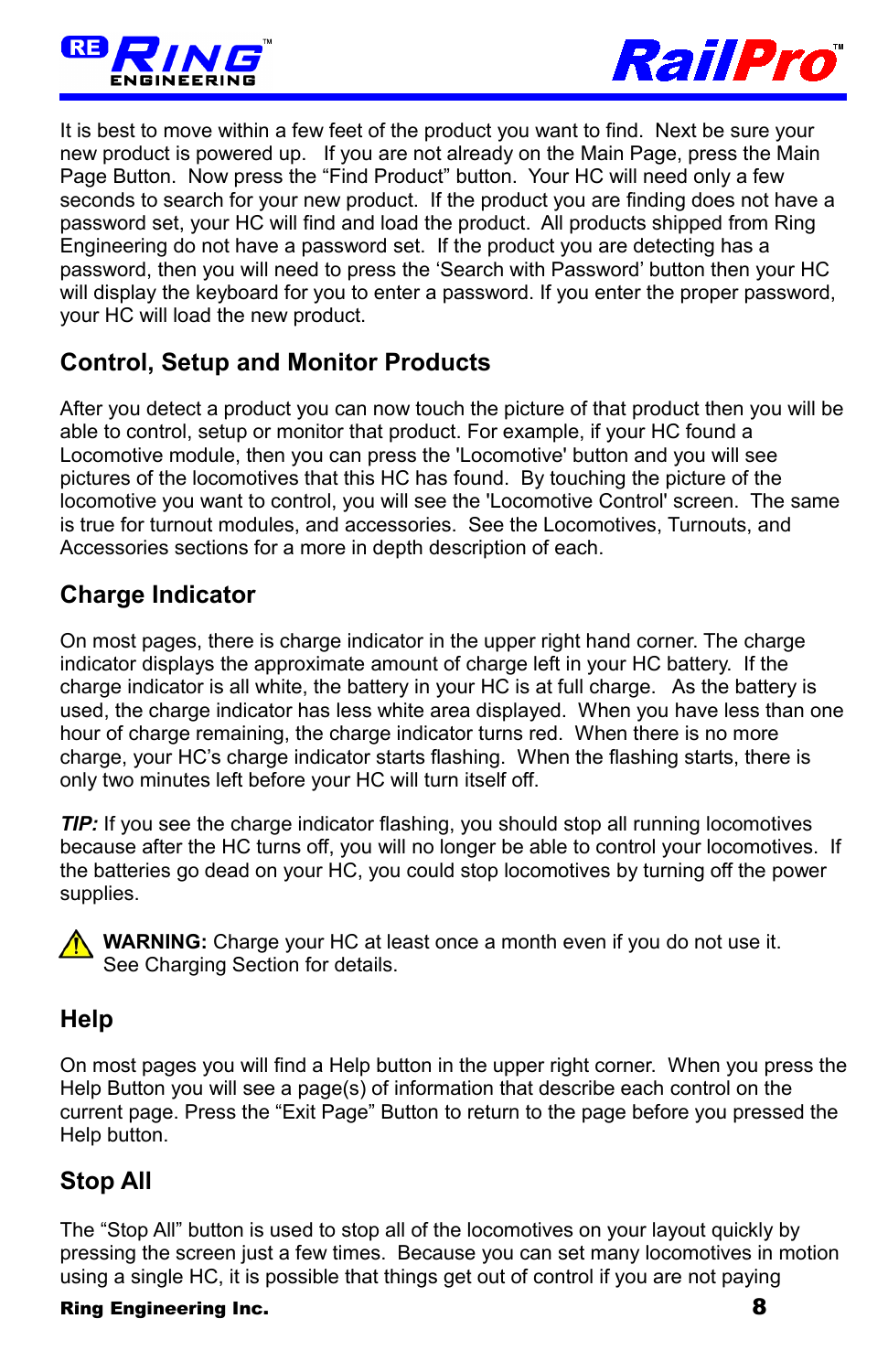



attention. If you find that a locomotive is going on an unexpected track, you may have a need to stop all the locomotives quickly to prevent a wreck. This is a good situation to use the "Stop All" function.

*TIP:* To quickly get to the Stop All Page from any page, press the Main Button first. Pressing the Main Button will take you to the Main Page. Secondly, Press the Stop All Button. Finally, either press the "Set all Speeds to Zero" button, or the "Power Off Stop Button." Basically, from any page you are only three screen touches away from commanding all your moving locomotives to stop. Using this technique, you can issue a "Stop All" in less than 2 seconds from any page.

There are two different types of "Stop All". The first type is a "Set All Speeds to Zero." When the "Set All Speeds to Zero" button is pressed, your HC will send Direct Radio commands to all of your locomotives to set their speeds to zero. If you have more than one HC in your system, then the other HC's will display a message informing them that someone pressed the "Stop All" button. The "Set All Speeds to Zero" will not work with multiple HC's unless each HC has detected the other HC's. For example if you have two HC's, and you named them "Bob and Mike" then Bob needs to press his "Find Product" button when Mike is turned on and on the Main Page. Bob will detect and load a picture of Mike into the accessories page. Mike also needs to detect Bob by pressing his "Find Product" button. It would be wise to check the Accessories Page and be sure all other HC's are listed there. This is why giving each HC a unique name is important.

The second type of "Stop All" is a "Power Off Stop." When the "Power Off Stop" button is pressed, your HC will send commands to each power supply to turn the output off. Since the power will be cut to the track, the locomotives will stop abruptly. Since this "Stop All" is more difficult on the drive components of locomotives, this stop all should only be used when necessary. Each power supply must have been detected and visible in the Accessories Page for this type of "Stop All" to work. In other words, you must press the "Find Product" button for each power supply you have so this HC knows what power supply to send the "Stop All" commands to.

**IMPORTANT:** After a "Stop All – Power Off", you will need to select each power supply and enable its output to restore power to your layout.

### <span id="page-8-0"></span>**Reset Button**

The HC has a reset button on the back. The reset button should not be used for normal operation. In the unlikely event that your HC stops responding, pressing the reset button may restore your HC to normal operation.

**IMPORTANT:** Contact Ring Engineering before pressing the rest button.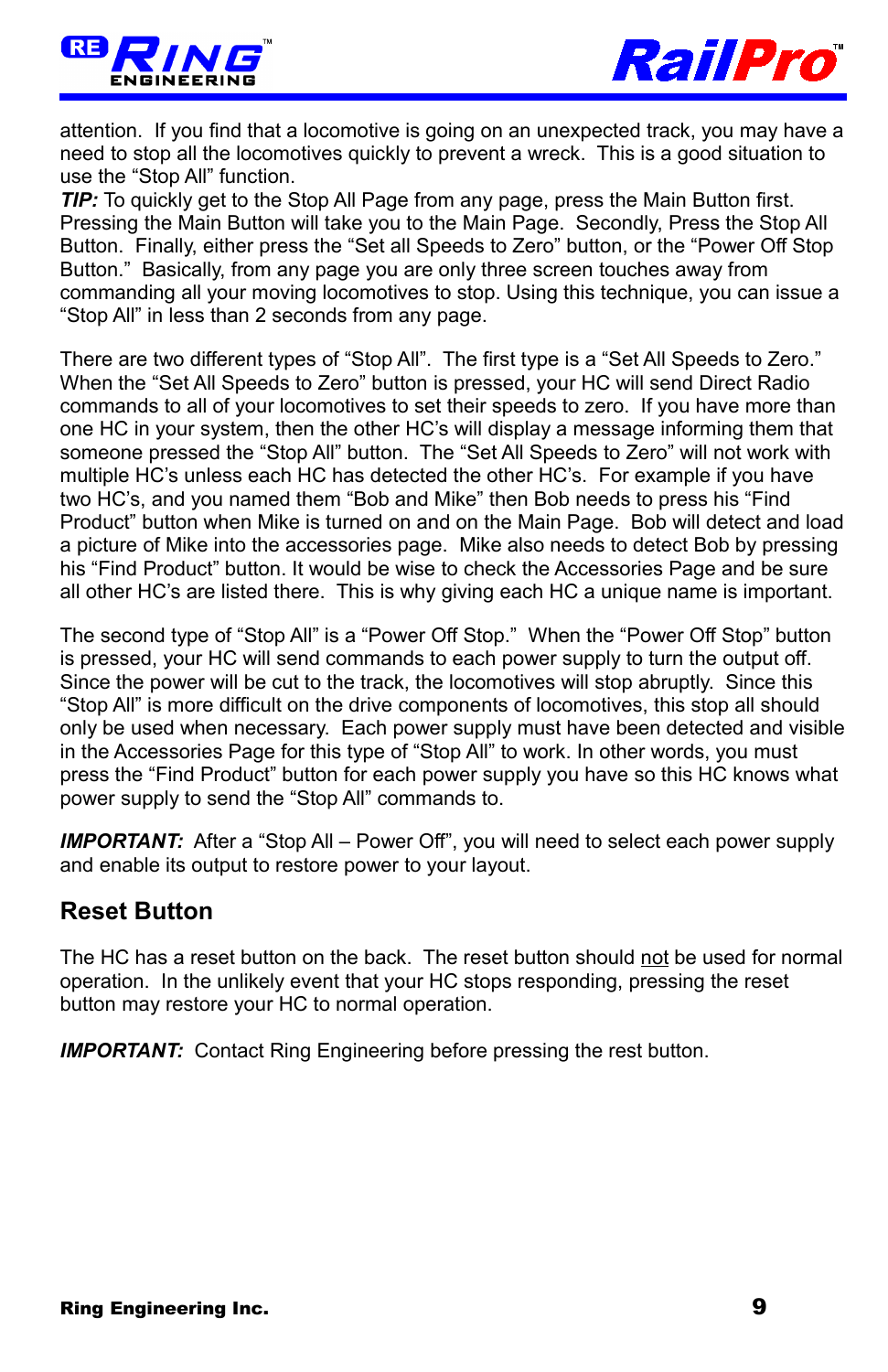



## <span id="page-9-1"></span>*Locomotives*

## <span id="page-9-0"></span>**Basic Control**



#### **User Defined Buttons**

To control a locomotive that you have already detected, you need to press the 'Locomotive' button on the main page. You will be shown a list of pictures of locomotives to choose from. Touch one of the locomotive pictures. Then you will see a screen similar to the one above. Touch the "Direction" button to change the direction of the locomotive. Turning the large knob clockwise will increase the speed of your locomotive. Turning the large knob counterclockwise will decrease the speed of your locomotive. Press the user defined buttons to activate the lights and sounds.

There are more than eight User Defined buttons. Press the "Next" button to change the eight User Defined buttons to a new set of eight User Defined buttons. The "Page 1" under the "Next" button text will display "Page 2." Continue pressing the "Next" button to cycle back to the User Defined buttons on Page 1.

*TIP:* To quickly select another locomotive touch the picture of the locomotive in the center of the screen. The select locomotive screen will be displayed for you to choose a different locomotive. In as few as two screen touches, you can change form controlling one locomotive to another!

*TIP:* To select quickly from a lot of locomotives, press the select from list button. Instead of seeing pages of pictures, you see a list of locomotive product names (road numbers). Then you turn the knob until the locomotive you want to select is pointed to by the two arrows and press the select button. Using this method you can select any locomotive in just a couple seconds even from a list of 100 or more locomotives!

|--|--|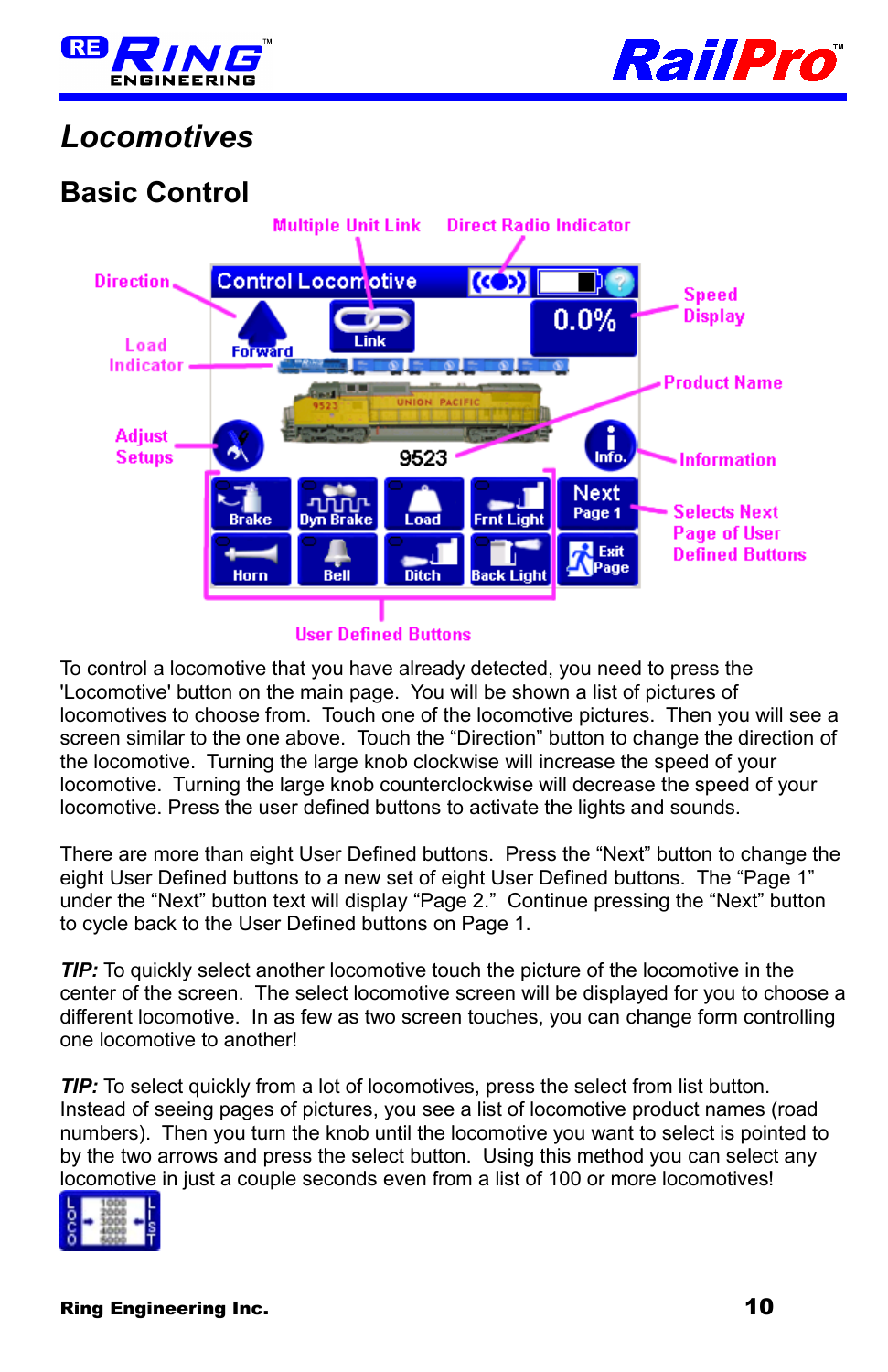



The Direct Radio symbol informs you if there is a good connection or not from your HC to your product. In this case, the product is your locomotive. If the Direct Radio symbol is blue, like in the picture above, the connection is good. The Direct Radio symbol will turn red if your HC cannot communicate to the product.

#### Load Button



*TIP:* When you press the 'Load' button you can select a load from 0 to 100%. You should select 100% for the heaviest train you pull. Example: Your longest train is 20 freight cars then when you connect 20 freight cars to your locomotive choose 100% for the load. If you connect 10 freight cars choose 50% and if there are no freight cars connected choose 0%. With the load set as you operate the throttle you will hear the sounds that are appropriate for the load and the motion will operate like a real train!

WARNING: Setting the load makes your model react like a real train. Real trains accelerate and decelerate very slowly. When the Load is set high it can take dozens of seconds to stop after you turned the speed command to 0. Therefore you need to be sure there is plenty of clear track (not obstructed by locomotives, freight cars, or other obstacles) in front or behind your train. If there is not, you may not stop in time and you can wreck your train. By holding the brake button down, you can stop the train faster but a fully loaded train with the brake applied still can take a significant amount of time to stop (like a real train).

#### Load Indicator

The graphic of a train above the main image shows the approximate amount of Load that is currently set. If you see no train or freight cars then the load is at 0%. If you see a locomotive and four freight cars the the load is set at 100%.

#### Brake Button



*TIP:* You must set the speed to 0.0% before operating the brake button. *TIP:* The longer you hold the brake button down the more the brakes are applied. Release the brake button to release the brakes.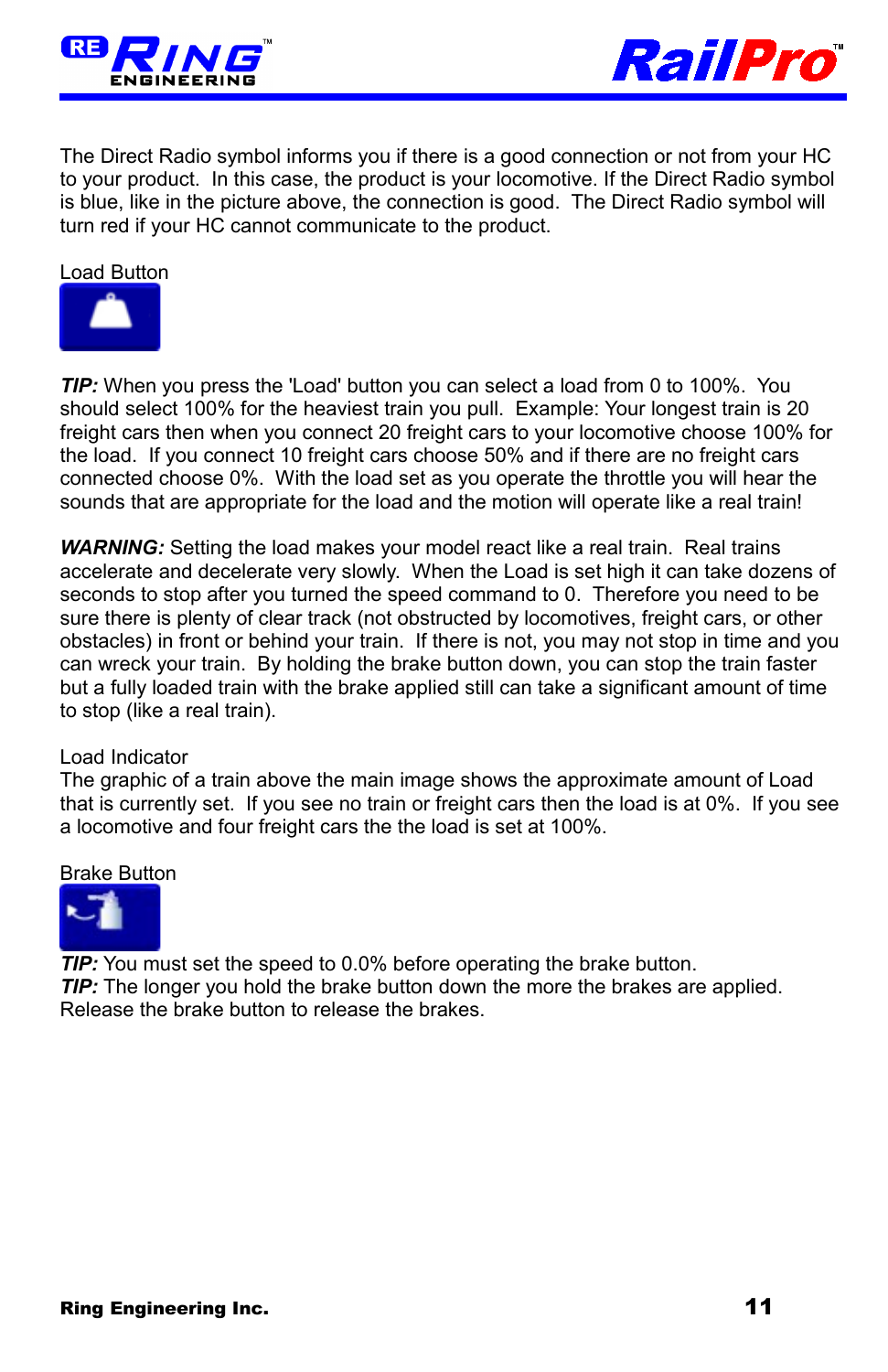



## <span id="page-11-0"></span>**Multiple Units**

You can link more than one locomotive together to be able to pull more freight cars. This is sometimes referred to as Consisting or MU'ing (Multiple Unit). When locomotives are linked together, the linked locomotives will all change their speed and direction at the same time. To link multiple units, first be sure that the direction of each locomotive is set. This allows you to link locomotives with the Cab in the forward or reverse direction. If you are going to link the locomotives in the picture below you should select the Lead locomotive and make its direction forward. Then select the  $1<sup>st</sup>$ and 2<sup>nd</sup> followers and make their directions reverse.



Now press the "Link" button. You will see a list of locomotive pictures. Note at the top of the screen it displays Select #1. So touch on the picture of the Locomotive that you want to be the lead locomotive. The top of the screen now displays Select #2. Select the second locomotive, 1<sup>st</sup> follower; continue selecting locomotives until all of the locomotives that you want to run together have been selected. Then press the "Done" button. The screen will now show that your locomotive is linked like below.



You can view the locomotives linked to this locomotive by pressing the "View Linked Locomotives" button. You will see a list of pictures showing the linked locomotives.

It would be wise to review this list before taking off. For example: If the lead locomotive and the 1<sup>st</sup> Follower have a forward direction, then if you increase the speed they will be pulling against each other instead of pulling with each other! If this is the case, press the direction buttons next to each locomotive to fix the directions.

On the View Linked Locomotives Page you can change the direction of an individual locomotive in a consist by simply touching the direction arrow next to the locomotive

#### Ring Engineering Inc. 2008 2012 12:00:00 12:00:00 12:00:00 12:00:00 12:00:00 12:00:00 12:00:00 12:00:00 12:00:00 12:00:00 12:00:00 12:00:00 12:00:00 12:00:00 12:00:00 12:00:00 12:00:00 12:00:00 12:00:00 12:00:00 12:00:00 1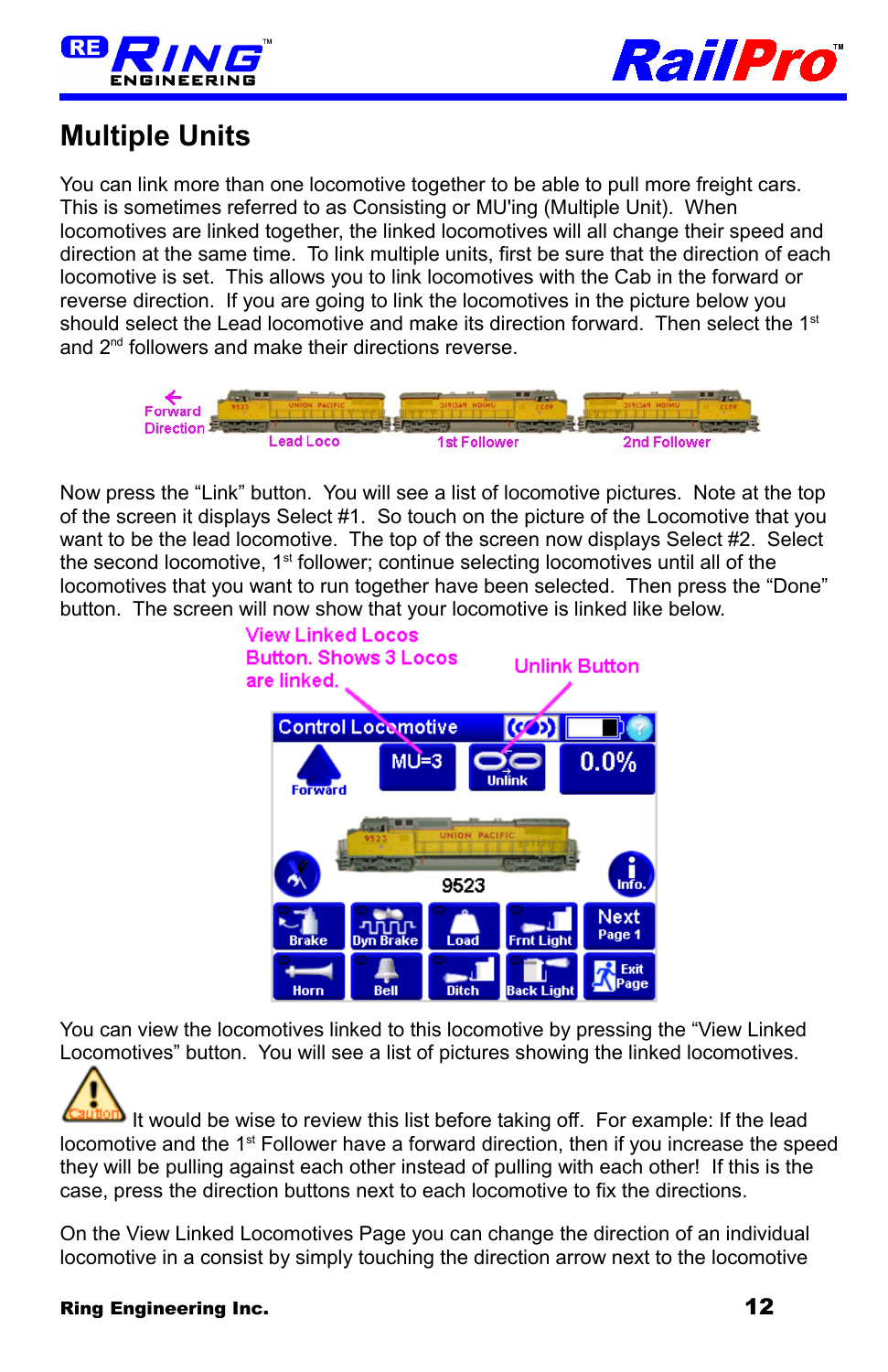



picture. Therefore, if you notice that the follower's direction is not correct after you link the locomotives, you can just touch the direction arrow next to the followers picture to correct the situation.

*TIP:* It is important that you pick each locomotive to link in order. First select the lead locomotive, then the 1st follower, 2nd follower, etc. The linked locomotives will not work as well if they are selected in any other order.

To stop your HC from sending speed and direction to multiple locomotives at the same time press the "Unlink" button.

The way RailPro controls linked locomotives allows you to easily mix different types of locomotives. Even locomotives with very different gear ratios and electric motor characteristics can run well together because of RailPro's advanced technology. However, you do need to set one parameter on the locomotive before they will run well linked together. You need to set the Motor Full Load Current. There is an automated method to set this parameter. See Advanced Setup for more information.

*TIP:* Increasing the Acceleration and Deceleration time on the lead locomotive can result in better operation of linked locomotives. A minimum of 2.5 Seconds is recommended and higher numbers may yield better results.

*TIP:* Although linked locomotives can work well without pulling any freight cars, it is more likely that linked locomotives will work better if you pull many freight cars.

#### <span id="page-12-0"></span>**Setup**

From the "Control Locomotive" page you can press the "Adjust Setups" button to view the "Locomotive Setup" page. As with most RailPro products you can give this product a name and a password from this screen.



*TIP:* Notice the name we gave the locomotive on the page above is 9523 UP. Although you can name your locomotive anything, it is wise to give them good names. You should put the road number first and any letters after the numbers so they sort correctly.

Please see the passwords section for more information on passwords.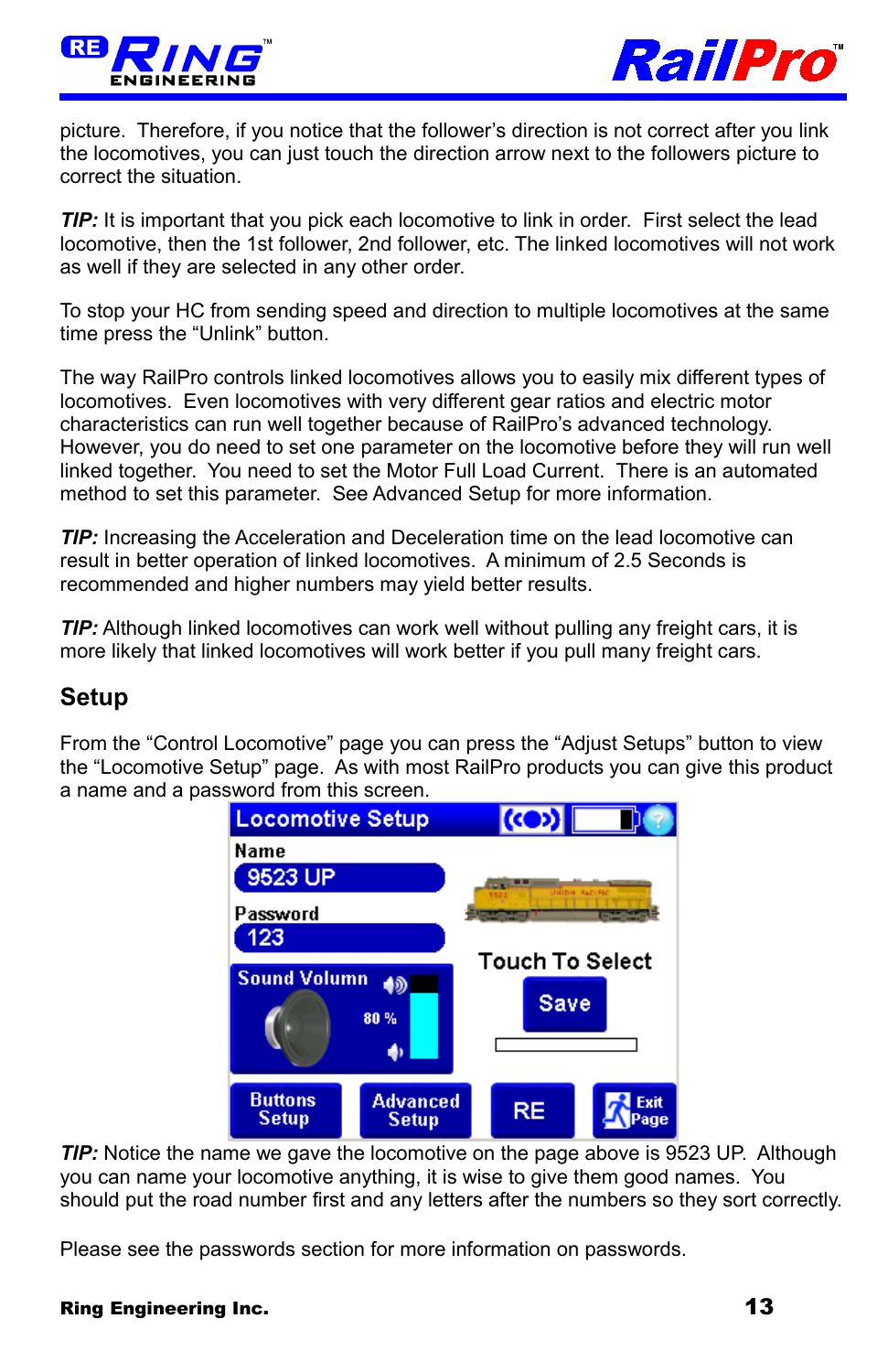



From the Locomotive Setup page you can adjust the sound volume in real time! To adjust the sound volume, touch the speaker symbol. A control appears on the screen that lets you turn the knob on your HC to increase or decrease the value. Turn the knob clockwise to increase the value. Turn the knob counter-clockwise to decrease the value. When you have the value adjusted satisfactorily, press the exit button.

**IMPORTANT:** All the adjustments that you make are temporary unless you save the adjustments. To save the adjustments, you need to press the save button. All the adjustments are like this, including the Advanced Setups, User Defined Button Setups, and Sounds Setup.

**IMPORTANT:** You will not be able to save the locomotive setup unless the locomotive's speed is 0.0% and there are no sounds playing.

You can change the picture that the locomotive module and your HC is using. Please see the section on 'RailPro Software' section for details.

### <span id="page-13-0"></span>**User Defined Buttons**

Because there are so many different types of locomotives and engineers, we decided to allow you to setup the buttons any way you want. For example, you can make the first button turn on and off the front headlight. Or you can make the first button play a bell sound. How the user-defined buttons are setup is completely up to you.



There are 8 buttons per page. For any of the 8 positions you can:

- Select a picture from a list.
- Change a text description of the button
- Select a Type (Light, Sound, Action, or Not Used)
- Select the Action (Momentary or Maintained)

For light buttons, you can select from On/Off, Dim, or any of the light effects files that you copied to your locomotive module. Further, depending on the selection, you will be allowed to select the physical output on the locomotive module. If you choose Dim for the light function, you will be able to adjust the brightness.

For Sounds you can select from the sound files that you have copied to the locomotive module.

**TIP:** The lower left button on page 1 is a good position for the horn button. This position tends to be easier to locate by feel and can be pressed by your thumb.

#### Ring Engineering Inc. 2008 2012 12:30 12:30 14:30 14:30 14:30 14:30 14:30 14:30 14:30 14:30 14:30 14:30 14:30 14:30 14:30 14:30 14:30 14:30 14:30 14:30 14:30 14:30 14:30 14:30 14:30 14:30 14:30 14:30 14:30 14:30 14:30 14:3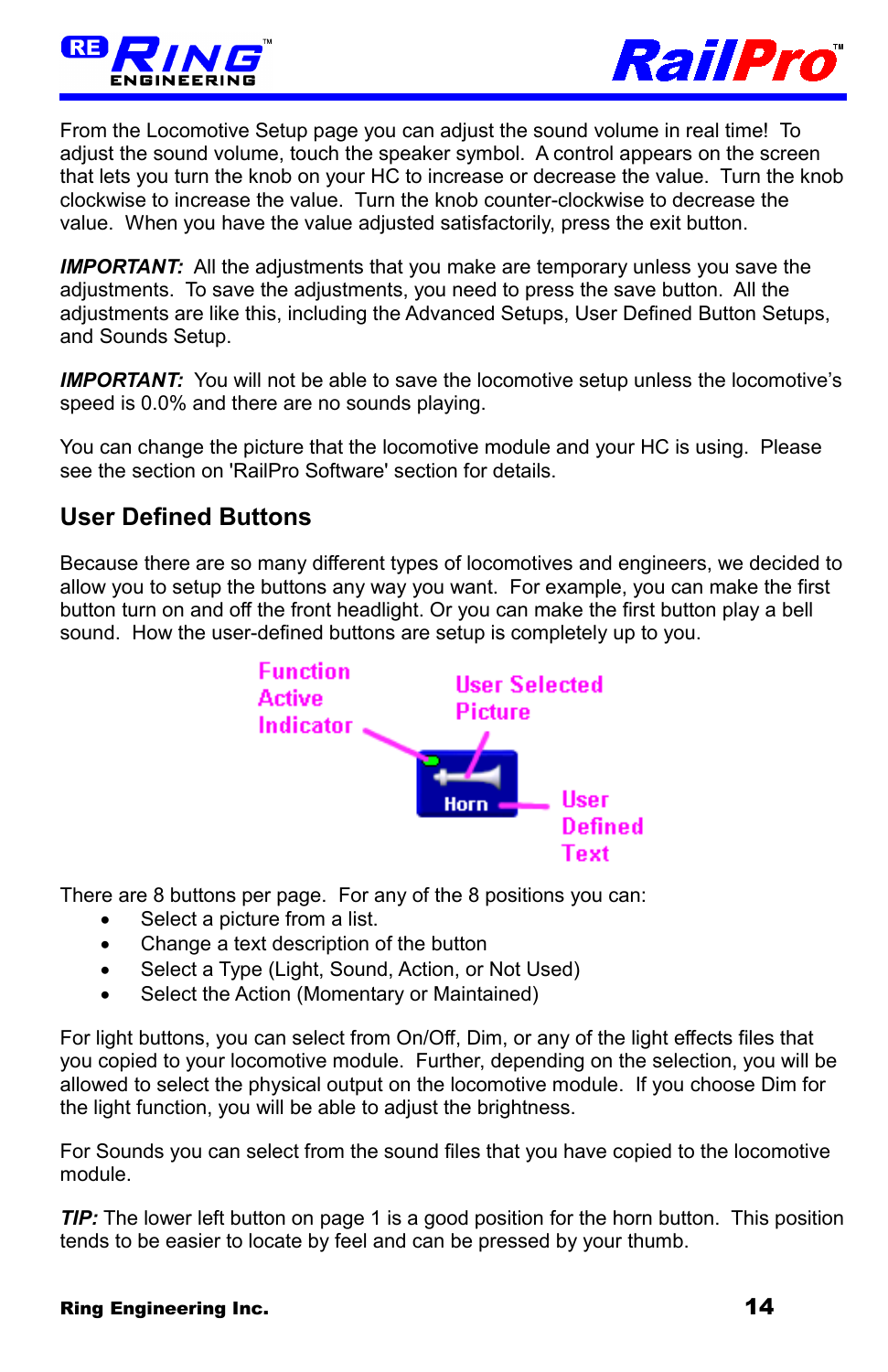



To change the buttons you need to press the "Buttons Setup" button from the Locomotive Setup page.



The first step is to select the button to edit. Press the 'Next Button' or 'Previous Button' to select one button location to edit. Note that if you go through all eight buttons, the page number changes. The green button is showing you the currently selected button position.

Select the "Type" of button. The button can be a type "light", "sound", "action", or "not used."

You will see a button showing you how your completed button will look. Touch that button to change the picture. Touch the "Edit Text" button to enter the text you would like displayed for the button.

Select the button action. The action can be either "Maintained" or "Momentary."

If the button action is "Maintained," then if you touch the button once, the action will start and continue until you touch the button again.

If the button action is "Momentary," then when you touch down on the button the action will start and continue until you let up from the button.

The button function will dictate if the choice of "Maintained" or "Momentary" makes more sense. For example if you were going to make the button a horn button, it would be sensible to use the "Momentary" action. In this case, the horn would play while you held down on the button and stop when you let go. On the contrary, if the button was going to be the front light, it would be sensible to make this button a "Maintained" type. When you pressed the button, the light would come on and stay on. Then if you touched the button again, the light would go off.

#### Engine Sounds

For engine sounds to play, such as the revving sound of a diesel or the chuff sound of a steam engine, you must setup a button to start and stop the engine sound. The required steps are as follows:

- 1) Be sure you loaded at least one engine sound file to your locomotive module. Please see the 'RailPro Software' section for more information on how to work with files.
- 2) In the buttons setup page, choose a button location and make it a type sound button.
- 3) Choose this picture **for diesel engine sounds or choose this picture** for steam engine sounds.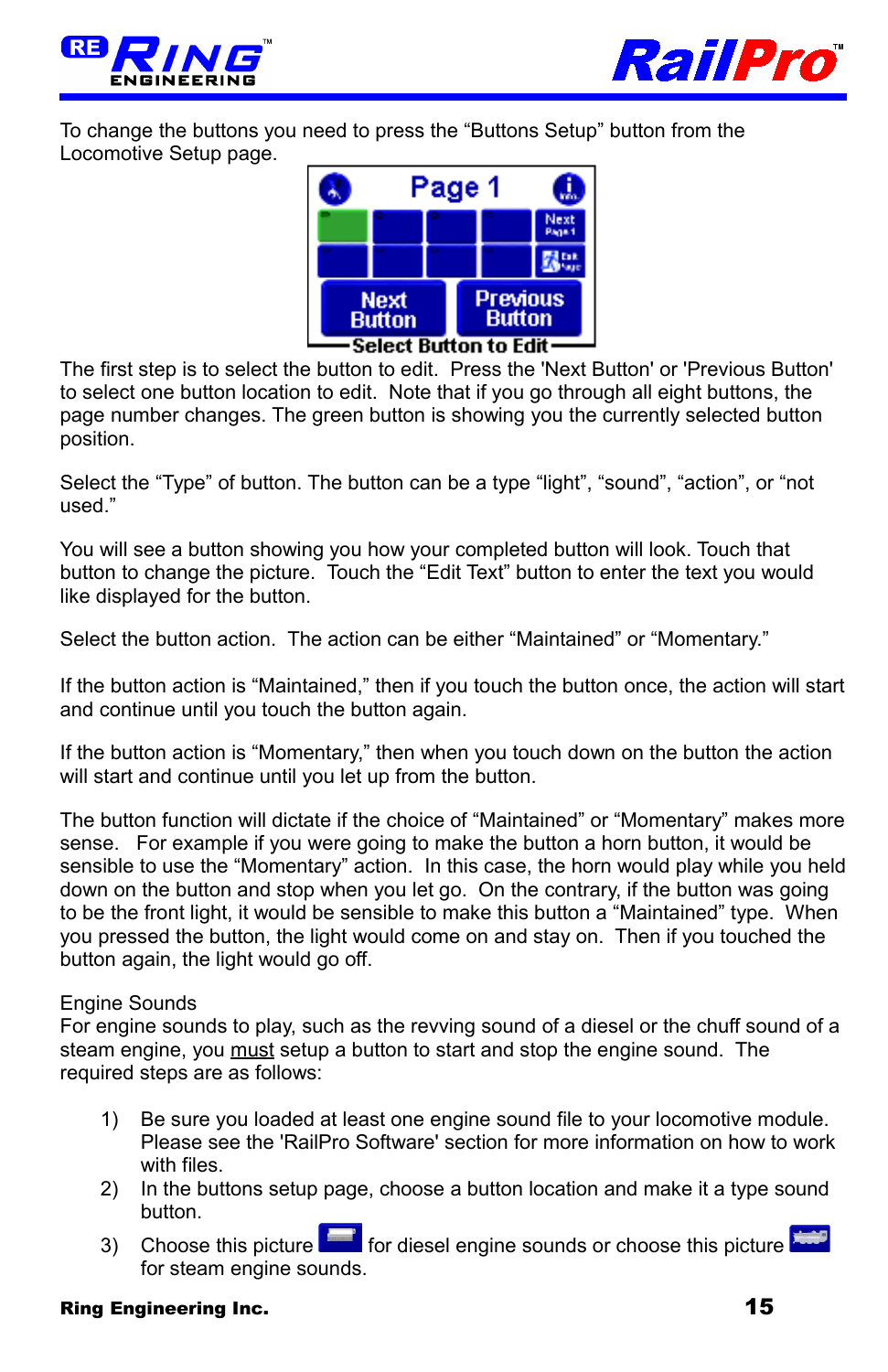



4) Select a sound file that is of engine sounds.



**IMPORTANT:** In the Buttons Setup you must use the above picture for diesel engine sounds.

**IMPORTANT:** If the above picture is selected, you must select a sound file that is for Diesel engines for the sounds to play correctly.



*IMPORTANT:* In the Buttons Setup you must use the above picture for steam engine sounds.

**IMPORTANT:** If the above picture is selected, you must select a sound file that is for Steam engines for the sounds to play correctly.

**IMPORTANT:** To get the most from Ultimate Series Sound files set the primemover button sound volume to 59%.

Please see the Sounds Setup section for more information on engine sounds.

Load Button



To use our True Motion Technology you need to setup one of the User Defined Buttons as a Load Button. Choose the load picture (shown above). Set the button to Type Action, Select "Set Load" in the name Field. Choose Button Action - Momentary. Press the 'Edit But. Text' button and type "Load".

*TIP:* When you press the 'Load' button you can select a load from 0 to 100%. You should select 100% for the heaviest train you pull. Example: Your longest train is 20 freight cars then when you connect 20 freight cars to your locomotive choose 100% for the load. If you connect 10 freight cars choose 50% and if there are no freight cars connected choose 0%. With the load set as you operate the throttle you will hear the sounds that are appropriate for the load and the motion will operate like a real train!

**WARNING:** Setting the load makes your model react like a real train. Real trains accelerate and decelerate very slowly. When the Load is set high it can take dozens of seconds to stop after you turned the speed command to 0. Therefore you need to be sure there is plenty of clear track (not obstructed by locomotives, freight cars, or other obstacles) in front or behind your train. If there is not, you may not stop in time and you can wreck your train. By holding the brake button down, you can stop the train faster but a fully loaded train with the brake applied still can take a significant amount of time to stop (like a real train).

Brake Button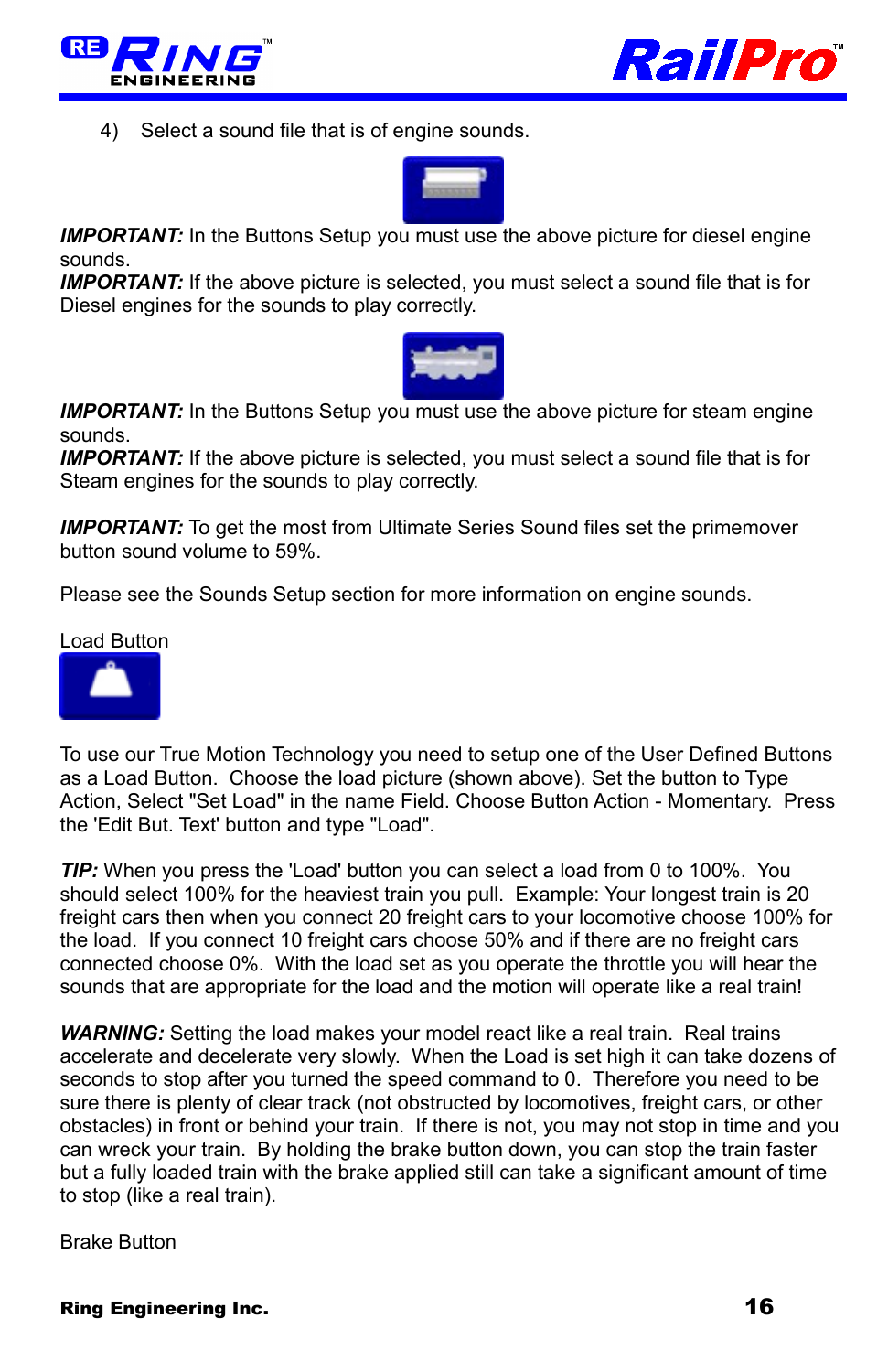





To use our True Motion Technology you need to setup one of the User Defined Buttons as a Brake Button. Choose the Brake picture (shown above). Set the button to Type Action, Select "Brake" in the name Field. Choose Button Action - Momentary. Press the 'Edit But. Text' button and type "Brake".

*TIP:* You must set the speed to 0.0% before operating the brake button. *TIP:* The longer you hold the brake button down the more the brakes are applied. Release the brake button to release the brakes.

## <span id="page-16-0"></span>**Advanced Setup**

In the Advanced 1 setup page you can adjust the locomotives start speed, top speed, acceleration and deceleration.

The "Top Speed" will set the maximum speed that your locomotive will run at. If you set the top speed to 70%, then when the control knob sets the speed to 100%, the locomotive module will send 70% power to the motor.

The start speed will allow you to get a locomotive moving faster. Some locomotives will not move until 20%, 30%, or more is sent to the motor. When you set the speed of a locomotive above 0.0%, the HC can output the user start speed to the motor. For example, if the user "Start Speed" is 20% then when you are controlling a locomotive and set the locomotive speed to 0.1% the HC will actually send 20.0% to the locomotive motor. This can allow you to get your locomotive moving when the Control Locomotive screen is only showing a few percent.

The acceleration and deceleration settings adjust how quickly the locomotive changes its motor speed. This can be used to simulate a train's momentum. Real trains start and stop slowly. As you increase these values your train will react more slowly to your speed commands.

In the Advanced 2 setup page you can adjust the locomotives Full Load Motor Current, Low Speed Enhance and motor forward direction and more!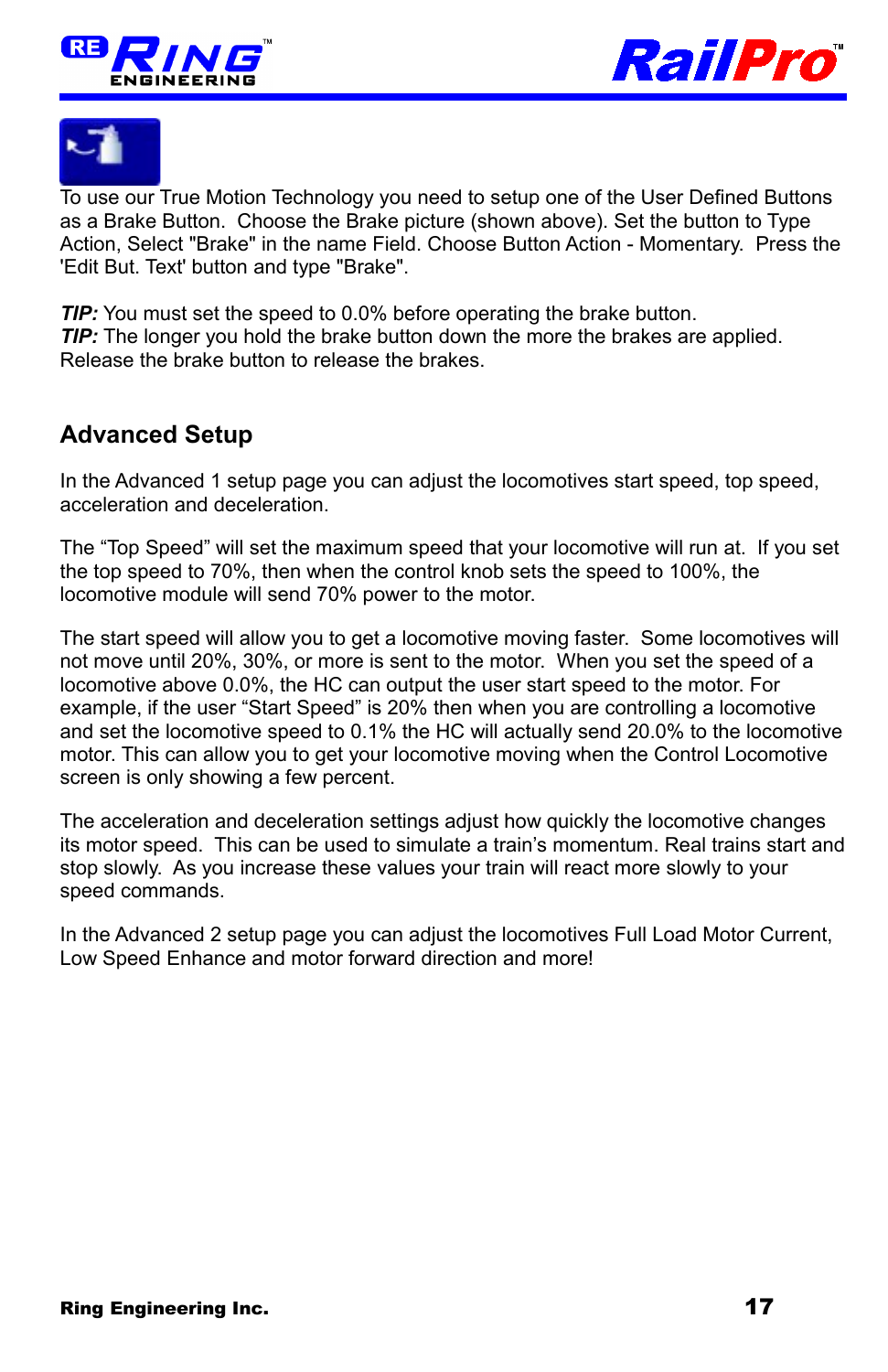



# **Before you begin to use your locomotive you need to set the Motor Full Load Current!**

Setting the Motor Full Load Current is easy with your HC. There is an automated page to help you perform this important task. Press 'Adjustments' button from the 'Control Locomotive' page. Press Next Page until you see the "Full Load Motor Current" button. Press it. You will be asked to use auto set. Press the "Yes" button.



You will need to press the start button then restrain your locomotive like it shows in the picture above. In a few seconds, the auto feature will finish and display the measured motor full load current.

**IMPORTANT:** You must go back to the Locomotive Setup page and press the "Save" button. If you do not, then the new Full Load Motor Current value will be lost when the power to the locomotive is turned off.

*TIP:* If you purchase a locomotive that was equipped with a RailPro decoder, this step should have already been done for you.

Low Speed Enhance is a RailPro feature that can help your locomotive roll more smoothly when running at low speeds. This option can be turned on or off by pressing the Low Speed Enhance button.

Motor Direction sets the forward direction of your locomotive. If your locomotive goes backward when the Control Locomotive page displays the direction as forward, your locomotive motor wires are reversed. Instead of rewiring the motor, you can simply press the "Motor Direction" button to flip the motor direction.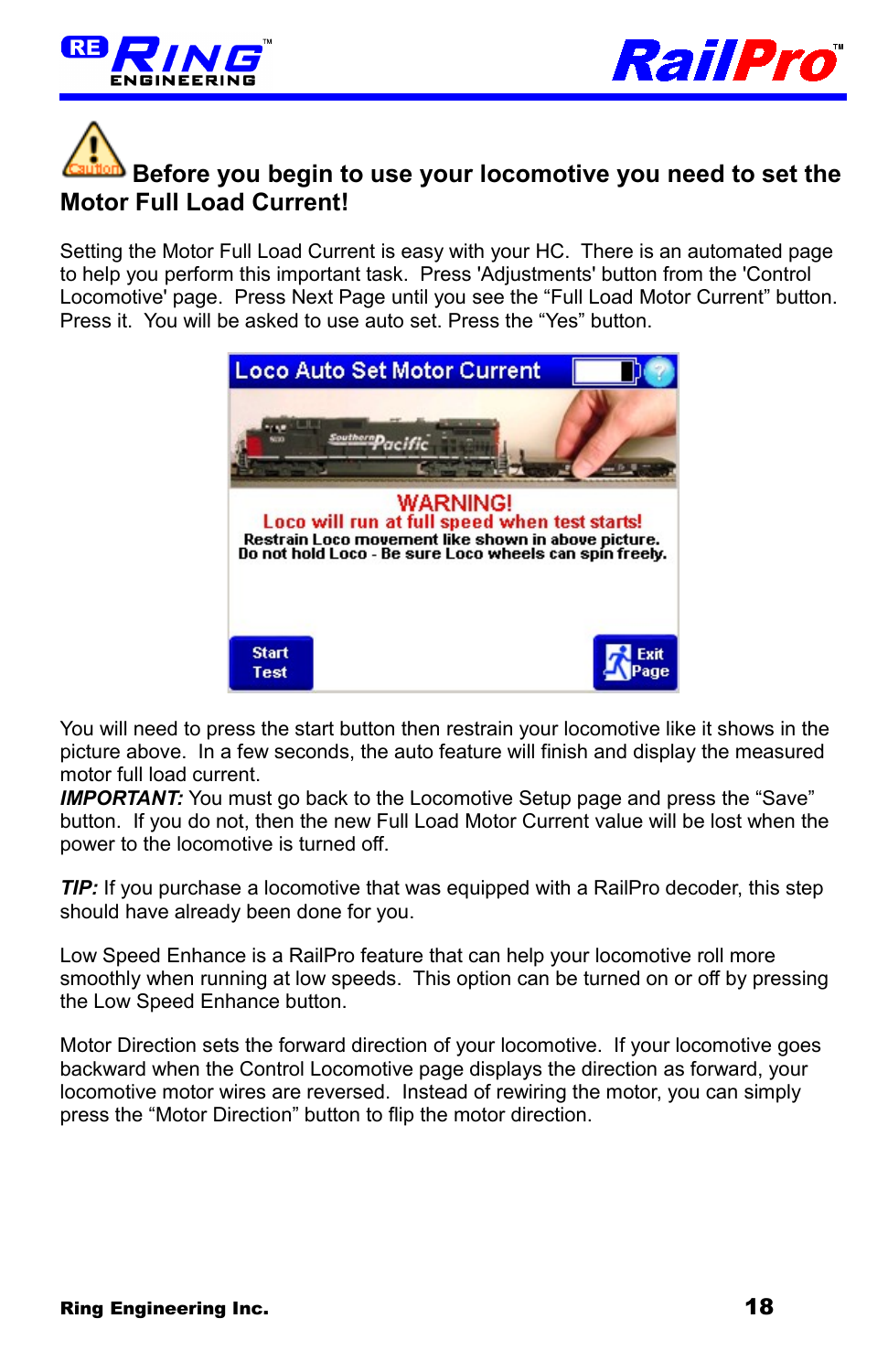



#### Directional Lighting

The Directional Lighting option will automatically turn on and off the locomotive front and rear lights when the direction of the locomotive is changed. You must setup two buttons and enable this option for it to work.



You must select the proper button pictures in the Buttons Setup. One Front Light Button and one Rear Light button as shown above.

Auto Ditch Lights on Horn

This option will cause the ditch lights to start cycling for some amount of time after you press the horn button.



The above button pictures must be used for this option to work. Also, you can setup a button for each independent ditch light (as type On/Off). If you setup buttons to independently control the left and right ditch lights, then these buttons MUST be located after the Ditch Light Button that is setup for the Ditch Light Effect. For example, if the Ditch Light button with the ditch light effect is in button position 4, then the Ditch Left and Ditch Right buttons must be in locations 5 and 6 or higher.

*TIP:* Each advanced setup page has a default button. If you press the default button, all the settings on that page will be set to the values that they were when the module was manufactured.

### <span id="page-18-0"></span>**Sounds Setup**

You can select Auto or Manual notching for the engine sounds if you set a User Define Button up for Diesel Sounds.



**IMPORTANT:** In the Buttons setup you must use the above picture for diesel engine sounds.

If you setup a User Defined Button up for Steam Engine sounds you will be able to adjust the chuff rate.



*IMPORTANT:* In the Buttons setup you must use the above picture for steam engine sounds.

If Auto notching is selected, then the engine sound will rev up as you increase the speed of your locomotive and slow down when the locomotive is slowed down. If you choose Manual Notching, then the engine will rev up or down when you press the User Defined buttons.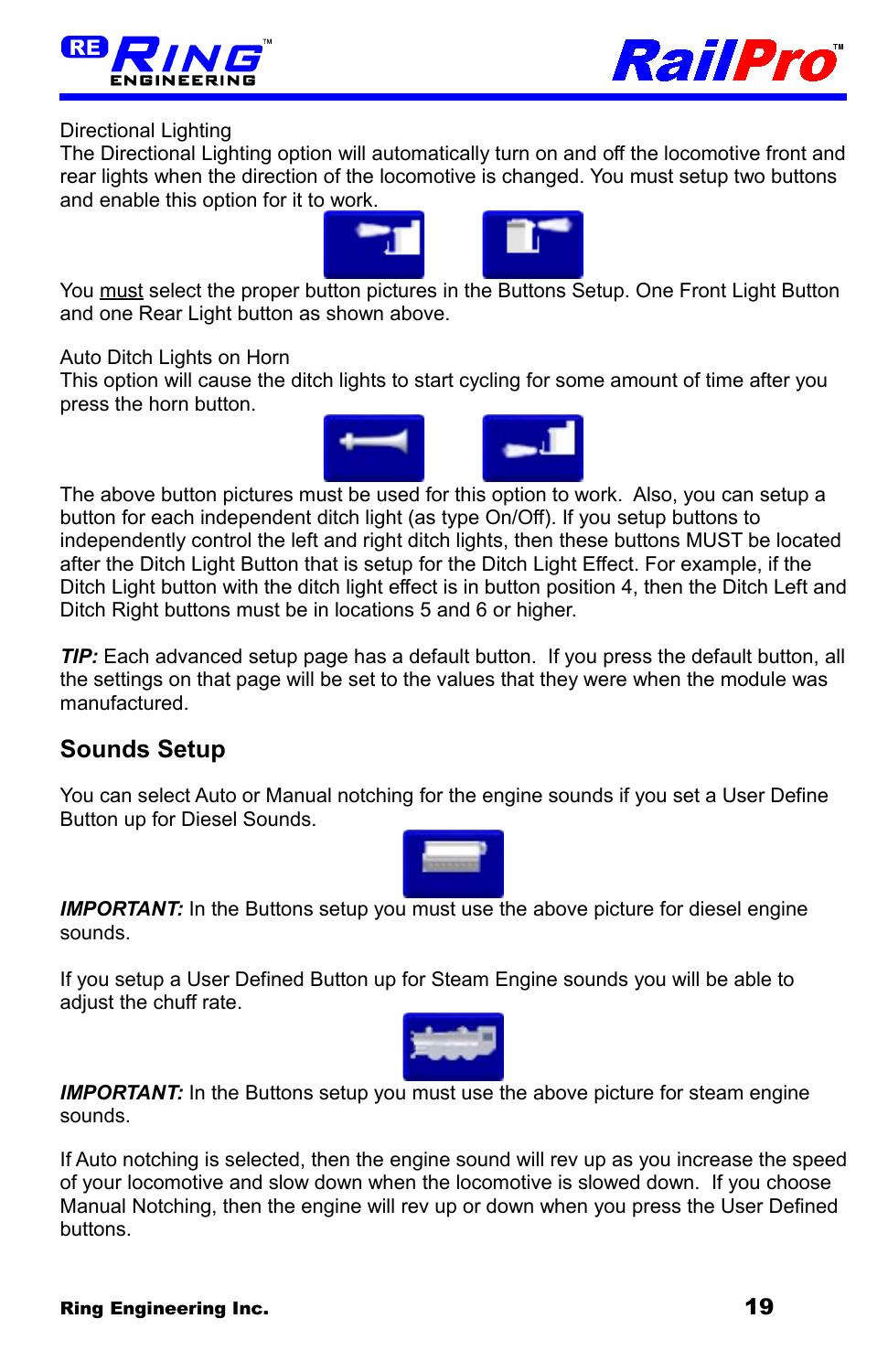



The button for the engine sounds should be "Action type" "Maintained." When you press the engine sounds button, your locomotive module will produce the sounds of the diesel engine starting up. The engine sounds will not rev until the start up sounds finish. When you press the engine sound button again, your locomotive module will produce the sounds of the diesel engine turning off.

If you choose Manual Notching, then you will need to create two more user-defined buttons so you can control the revving of the engine sounds. In the User Defined buttons, you will need to create two buttons that are type Action. For one select action equal to Notch up and the other Notch down. "Action type" for the Notch buttons should be "Momentary". It would be a good idea to choose the engine picture with the "+" sign for notch up button and the engine picture with the "-" for notch down button in order to make recognizing the buttons easy.

### <span id="page-19-0"></span>**Information Page**

By pressing the Information button on the Control Locomotive Page, you will be taken to the Locomotive Information page. On the Information page, you can monitor your locomotive operation. You can see the amount of current (power) that the motor is using, the voltage the module is sensing and temperature of the module. You can also see the Software and Hardware revision information of the locomotive module.

The voltage is a good indication of how well your track is wired. If you go to a section of track and see the voltage is low, near the yellow on the graph, the wiring or connections to that section of track should be improved. Keep in mind that the locomotive can also be a problem. The wheels and other electrical pickups should be clean because voltage can be lost in the connection from the track to the locomotive module.

You can check on the temperature of the module. For most locomotives the temperature is very unlikely to get hot. But if your locomotive is drawing a large amount of power, the locomotive module may heat up. In the unlikely event that your locomotive module gets to the warm temperature, you will see a warning symbol on your Control Locomotive page.

You will see a **Country** symbol on your Control Locomotive page when your locomotive is reporting a warning or a fault. By going to the Locomotive Information screen, you can read a message that will describe the warning or fault.

Your locomotive module can report the following warnings and faults:

- Motor Over Current
- Motor Overload
- Module Over Temperature
- Output shorted
- Module Over Temperature Warning
- Track Over Voltage
- Track Under Voltage
- And more

*TIP:* If a warning or fault is displayed on the Information screen, you can touch the fault and a help box will appear with more information on that fault!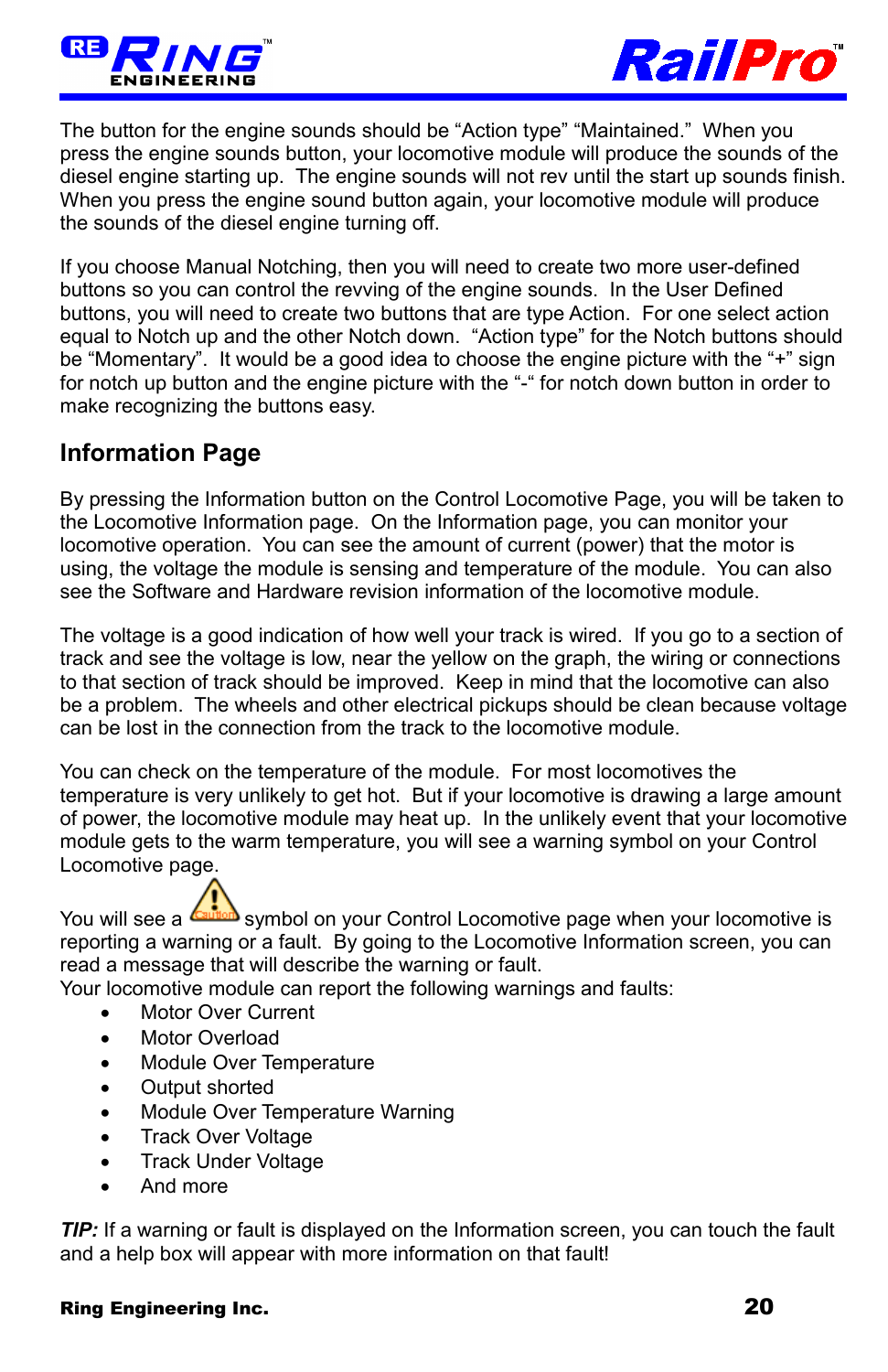



**TIP:** If you see "Track Under Voltage" warnings, you should be sure your locomotive wheels and track are clean!

*NOTE:* RailPro's Direct Radio technology two communication is what makes it possible for you to see information, faults and warnings in real time!

*NOTE:* Your RailPro's locomotive module has a significant amount of protection to prevent accidental wiring errors and other problems from damaging the module. Your RailPro locomotive module can detect errors, shut down, and report problems to prevent permanent damage to your locomotive module.

*NOTE:* Your RailPro's locomotive module and your HC software can be upgraded. It is possible that more settings are available than described in this manual. Please go to [www.RingEngineering.com](http://www.RingEngineering.com/) for the latest manual.

## <span id="page-20-1"></span>*Turnouts*

## <span id="page-20-0"></span>**Basic Control**

When you press the Turnouts button from the Main Page, you will see a list of the detected turnout modules. Please see the section on "Find Products" for more information on detecting your RailPro turnout modules. If you select a AM-1, you will see a page similar to below:



To change the direction of a turnout, just touch the picture of the turnout. You will see a

warning symbol  $\triangle$  while the turnout changes direction. Notice how the yellow lines clearly show you the current direction of the turnout.

The Direct Radio symbol informs you if there is a good connection or not from your HC to your product. If the Direct Radio symbol is blue, like in the picture above, the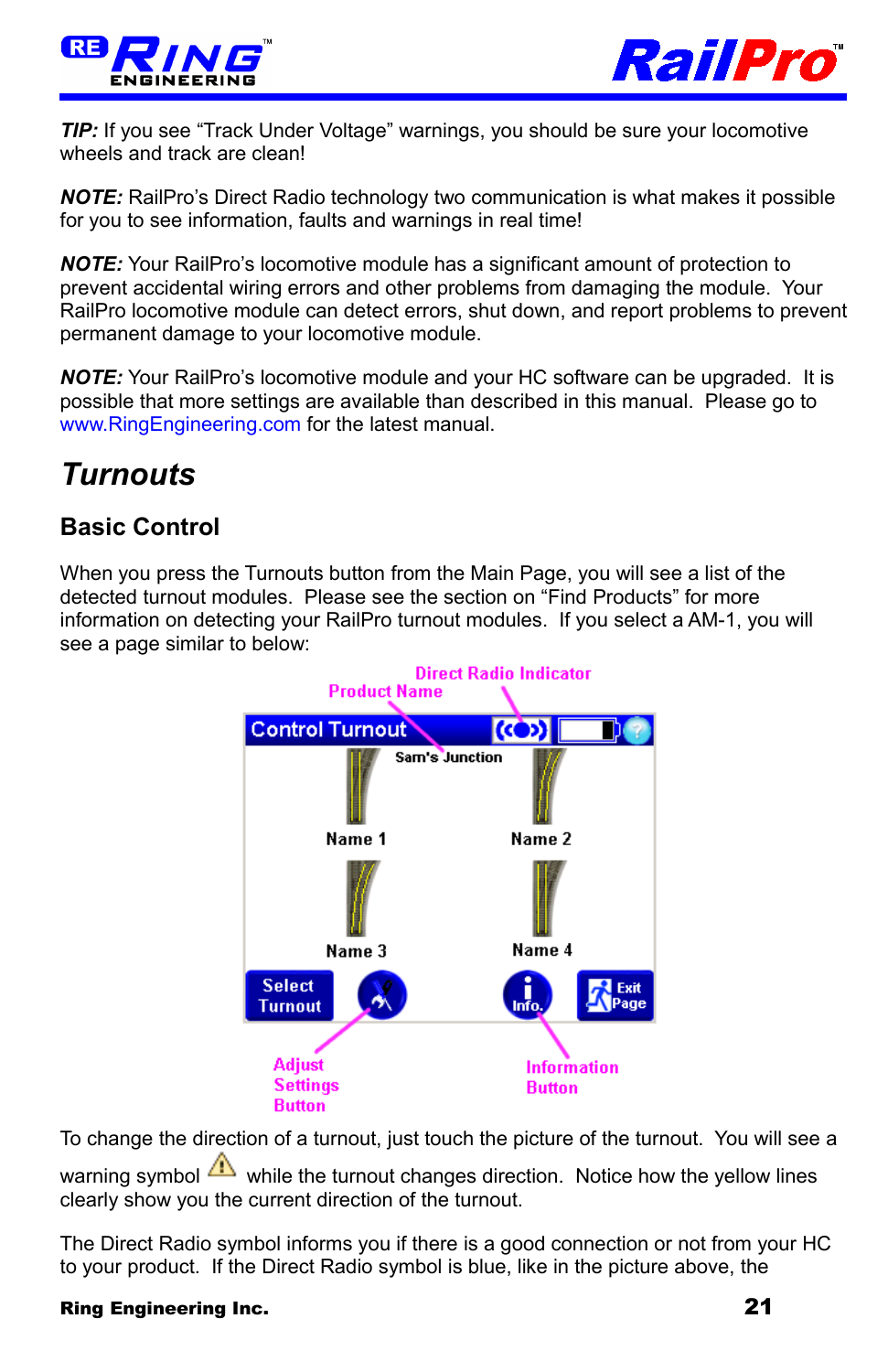



connection is good. The Direct Radio symbol will turn red if your HC cannot communicate to the product.

### <span id="page-21-2"></span>**Setup**

Press the "Adjust Settings" button to enter the Setup screen. As with all RailPro products, you can enter a name and a password. You should give each turnout controller a unique name so you can tell one from another. You should also set a password. Please see the Password section for more information on RailPro passwords.

For each turnout you can select the turnout style: Right, Left, etc. Also you can give each turnout a name, so you will know which turnout you are operating. You can choose the turnout type. Turnout types include: Snap 3 wire, Motor Operated etc.

### <span id="page-21-1"></span>**Advanced Setup**

From the Setup page, you can touch the "Advanced" button to enter the "Advanced" page.

If your turnouts support feedback (wiring that makes connection when the turnout is in one or the other position) select Feedback Enabled. Otherwise, select feedback disabled.

Activation Time is the amount of time that power will be applied to your turnout to cause it to change direction. You should set this to the lowest value that allows your turnout to dependably change direction.

Set Position on Power Up is an option where your turnout controller will power up each switch to be sure each switch is set in a direction and not in between directions each time the power is applied.

If this option is enabled, it is possible that a turnout is moved while a train is over the turnout when you first power your layout up. You would want to be careful to park your trains in other areas than over the turnouts.

The Power Up Delay Time adjustment is the amount of time the turnout module will wait before it starts to activate turnouts after the power is applied. It is important that each turnout controller has a different Power Up Delay Time. You do not want all the turnout controllers to move all the turnouts at the same time because the amount of power could be more than your power supply can deliver.

*TIP:* Each advanced setup page has a default button. If you press the default button, all of the settings on that page will be set to the values that they were when the module was manufactured.

### <span id="page-21-0"></span>**Information Page**

By pressing the Information button on the Control Turnout Page, you will be taken to the Turnout Information page. On the Information page, you can see details of any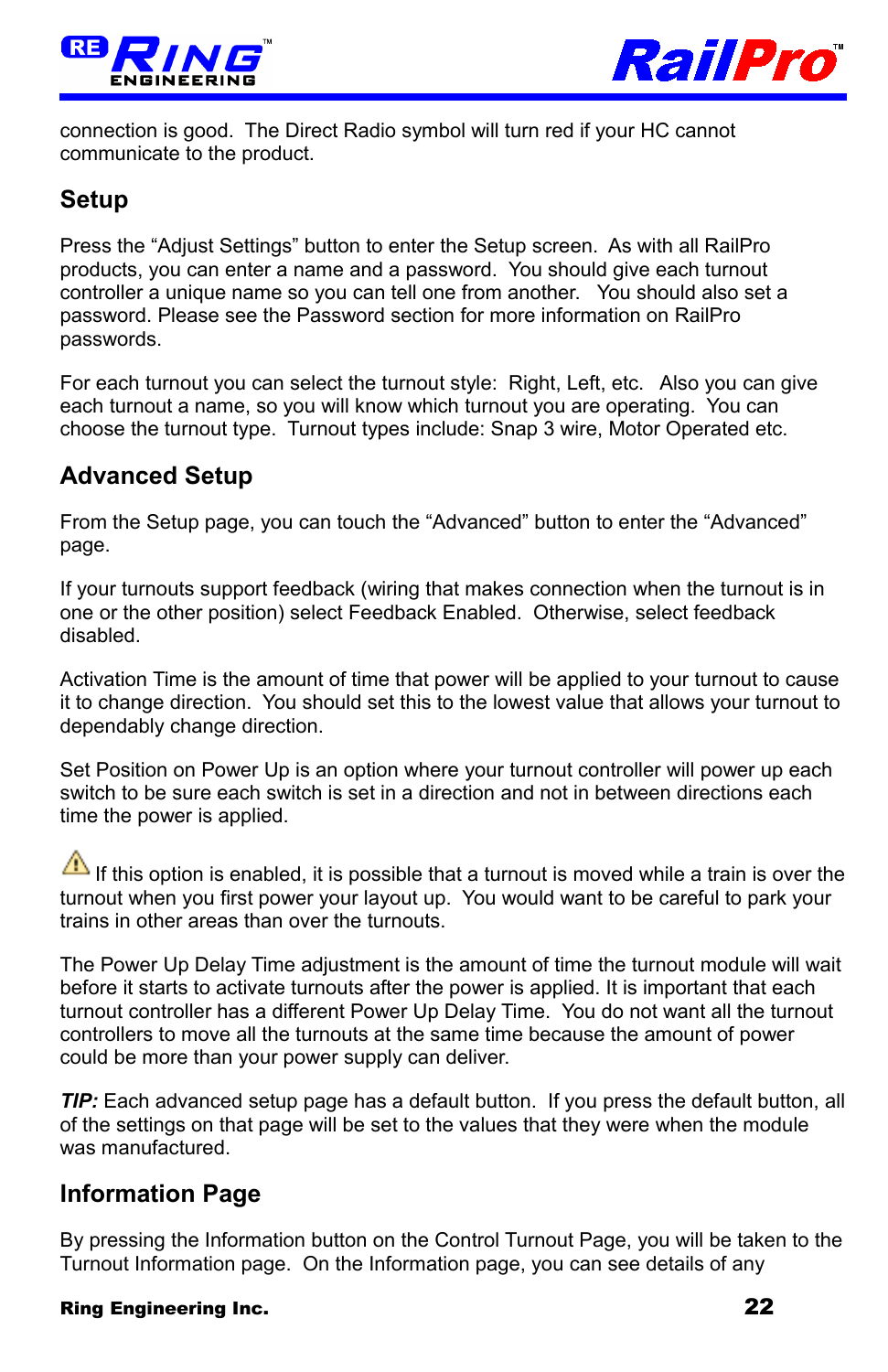



warnings or faults and see the Turnout module's software and hardware revision information.

You will see a **Collum** symbol on your Control Turnout page when your Turnout is reporting a warning or a fault. By going to the Turnout Information screen, you can read a message that will describe the warning or fault.

Your Turnout module can report the following warnings and faults:

- Output shorted
- Under voltage
- Over voltage
- And more

*TIP*: If a warning or fault is displayed on the Information screen, you can touch the fault and a help box will appear with more information on that fault including possible solutions for the warning or fault!

*NOTE:* RailPro's Direct Radio technology with two way communication is what makes it possible for you to see information, faults and warnings in real time!

*NOTE:* Your RailPro's Turnout controller and your HC software can be upgraded. It is possible that more settings and features are available than described in this manual. Please go to [www.RingEngineering.com](http://www.RingEngineering.com/) for the latest manual.

## <span id="page-22-1"></span>*Accessories*

## <span id="page-22-0"></span>**PWR-56 Basic Control**

When you press the Accessories button from the Main Page, you will see a list of the detected products. Please see the section on "Find Products" for more information on detecting your RailPro modules. If you select a PWR-56, you will see a page similar to below:

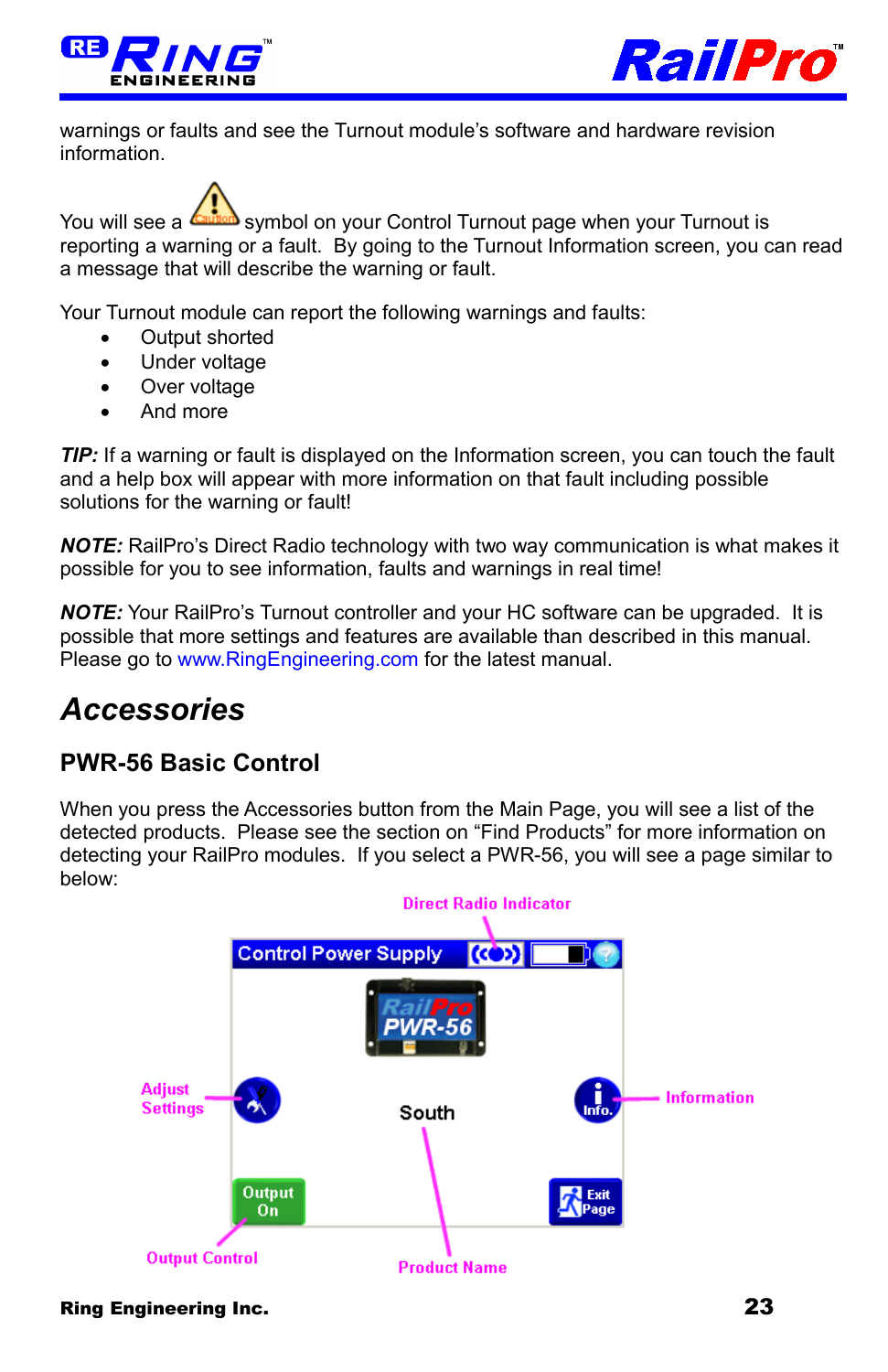



To turn the output of the power supply on and off, touch the Output Control button. The button will be green when the output is on and will be blue when the output is off.

The Direct Radio symbol informs you if there is a good connection or not from your HC to your product. If the Direct Radio symbol is blue, like in the picture above, the connection is good. The Direct Radio symbol will turn red if your HC cannot communicate to the product.

### <span id="page-23-1"></span>**PWR-56 Setup**

Press the "Adjust Settings" button to enter the Setup screen. As with all RailPro products, you can enter a name and a password. You should give each power supply a unique name so you can tell one from another. You should also set a password. Please see the Password section for more information on RailPro passwords.

### <span id="page-23-0"></span>**PWR-56 Information Page**

By pressing the Information button on the Control Power Supply Page, you will be taken to the Power Supply Information page. On the Information page, you can monitor your power supply operation. You can see the amount of power that is being used from your power supply and the temperature. You can also see the software and hardware revision information.

You can check on the temperature of the power supply. In the unlikely event that your power supply gets too hot, you will see a warning symbol on your Control Power Supply page.

You will see a  $\sqrt{\sinh^2}$  symbol on your Control Power Supply page when your Power Supply is reporting a warning or a fault. By going to the Power Supply Information screen, you can read a message that will describe the warning or fault.

Your Power Supply module can report the following warnings and faults:

- Output shorted
- Over current
- Over temperature
- And more

*TIP:* If a warning or fault is displayed on the Information screen, you can touch the fault and a help box will appear with more information including possible solutions for the warning or fault!

*NOTE:* RailPro's Direct Radio technology is what makes it possible for you to see information, faults and warnings in real time!

*NOTE:* Your RailPro's Power Supply and your HC software can be upgraded. It is possible that more settings and features are available than described in this manual. Please go to [www.RingEngineering.com](http://www.RingEngineering.com/) for the latest manual.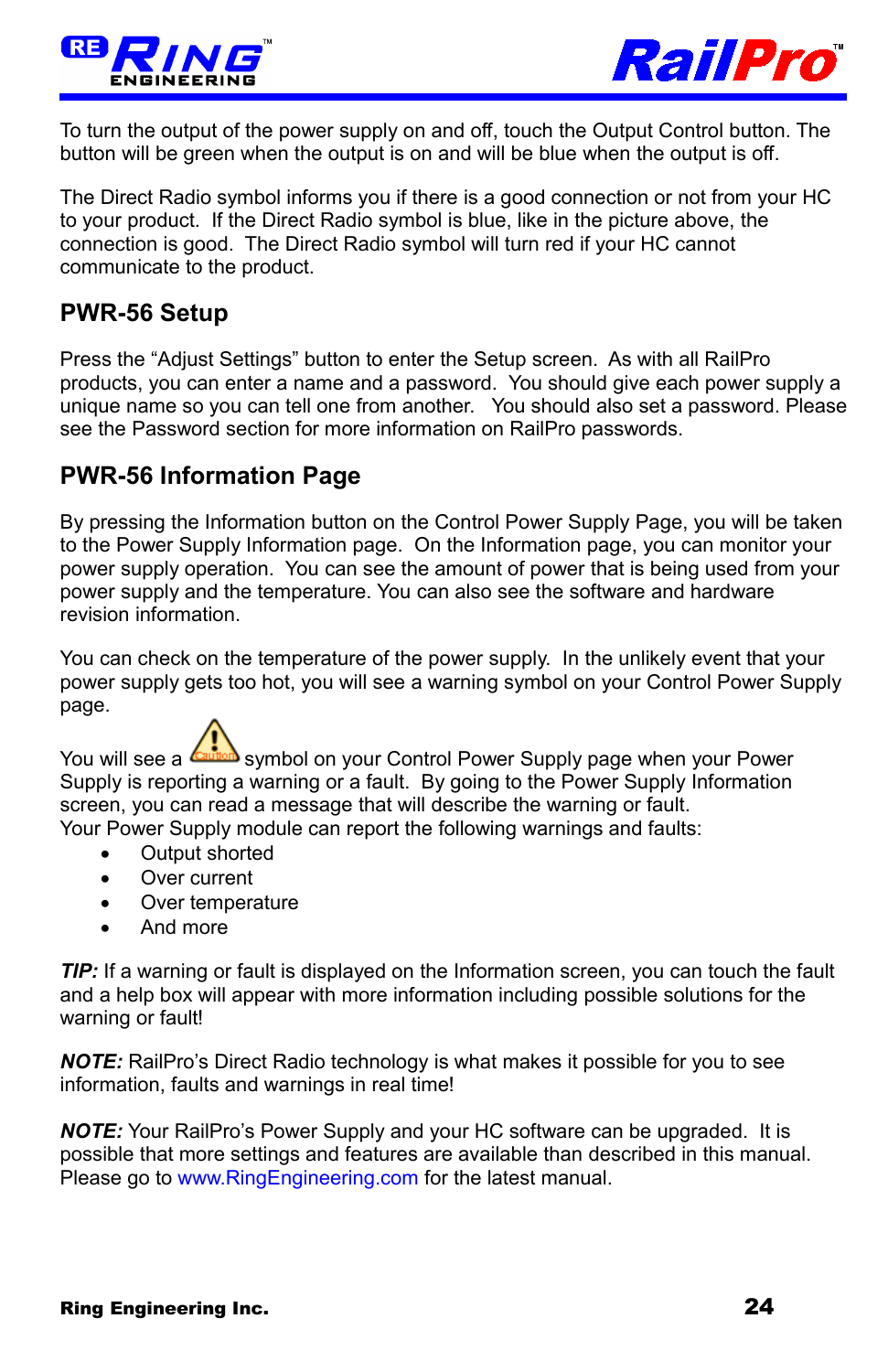



## <span id="page-24-0"></span>**Repeaters**

Repeaters are important to a RailPro with Direct Radio system. Your controlling devices, such as your HC, can send commands directly to your products or your controlling device can send the commands to a Repeater first and the Repeater can send the command on to your locomotive. By using Repeaters, your RaiPro system can have multiple paths for communication providing dependable communications to your locomotives, accessories, etc.

*TIP:* Most stationary RailPro products like your RailPro PWR-56 Power Supply can be a Repeater.

If you have more than one Repeater, it is best to equally space the Repeaters and centrally locate them like in the figure below. It is recommended to space multiple Repeaters 15 ft apart or less. It is very possible that much greater spacing will work well. With 4 repeaters, the effective control area is over 2000 sq ft (45 ft x 45ft).



Recommended placement for 1-4 Repeaters. Note: The distance between repeaters or the edge of your model railroad layout is recommended to be 15ft or less.

**IMPORTANT:** In the Advanced Settings of your HC you need to specify which RailPro products will be repeaters.

Your HC can use from one to four repeaters. To Setup the Repeater from the Main Page, press the "Adjust Settings" Button and then the "Advanced Setup" button. To add a Repeater, touch the "Press Here to Select Product" button. Select a product to use as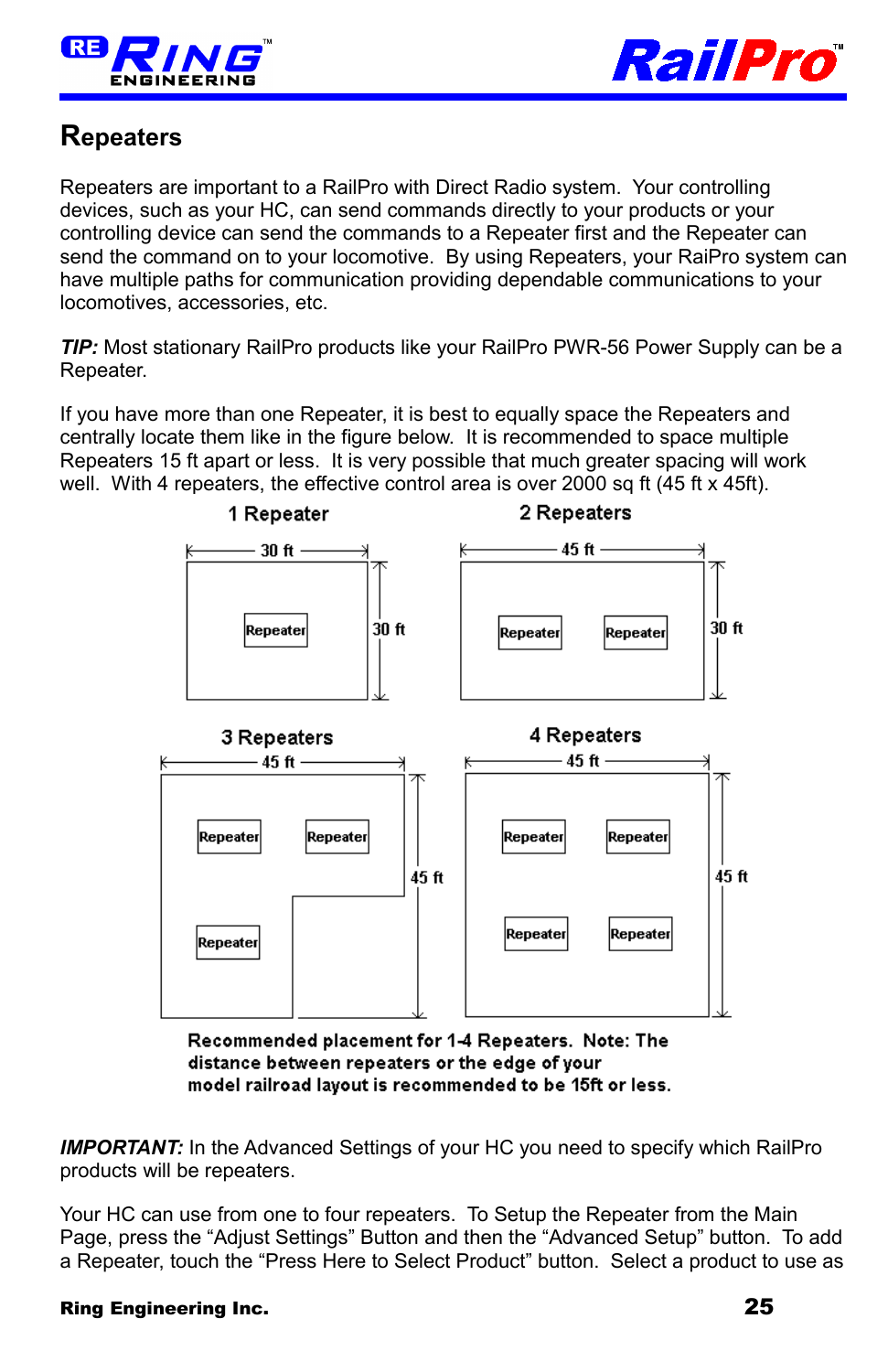



a repeater. To remove a repeater, touch the "Remove" button under the product you want to remove.

*TIP*: It is a good idea to have at least one repeater in your system.

*TIP:* It is best if you only use the number of repeaters that are required for the size of your model railroad layout. For instance, do not use four repeaters if your layout is only 30 ft x 45 ft. You would only need four repeaters if your model railroad layout was 45ft x 45ft in size.

*TIP:* If you stay within about 20 ft of your train you DO NOT need a RailPro repeater. You can use only a HC and a RailPro locomotive. RailPro is often used this way when members run on a club layout that is DCC.

## <span id="page-25-0"></span>*Charging*

Your HC has built in rechargeable batteries. To charge your HC:

- 1. Turn your HC off by pressing the "Power Off" button on the Main Page.
- 2. Place your HC on a flat surface with the screen pointing up. Be sure your HC is not in direct sunlight or any cooling or heating vent is blowing directly on your HC while it is charging.

#### **For HC-2b only**

3. Plug the PA-3 power adapter into a wall outlet. Plug the supplied USB cable into the PA-3 and then into the HC. If your HC is charging properly, you should see "Charging" on the screen. When your HC is done charging the display will show "Done."

#### **For HC-2 and HC-1 only**

- 3. Plug your PA-1 power adapter into the left side of your HC. If your HC is charging properly, you should see "Charging" on the screen. When your HC is done charging the display will show "Done
- 4. Unplug the power adapter after the screen displays "Done." The HC will automatically turn off shortly after displaying "Done."

**To charge your HC, only use a Ring Engineering recommended power adapter! The use of a non-approved power adapter may cause a fire. Do not leave the HC-2b or HC-2 plugged into the charger for more than four hours (HC-1 more than eight hours). Only leave the HC connected to a computer USB port while you are loading files form the computer. Otherwise it should be disconnected.** 

**IMPORTANT:** You must use the supplied USB cable for charging your HC-2b. The supplied cable has larger gauge wires than a regular USB cable. The charger may not be able to supply enough power to the batteries when using a regular USB cable and may display a fault or take much longer to charge. **The HC-2b will not charge from a PC USB port.**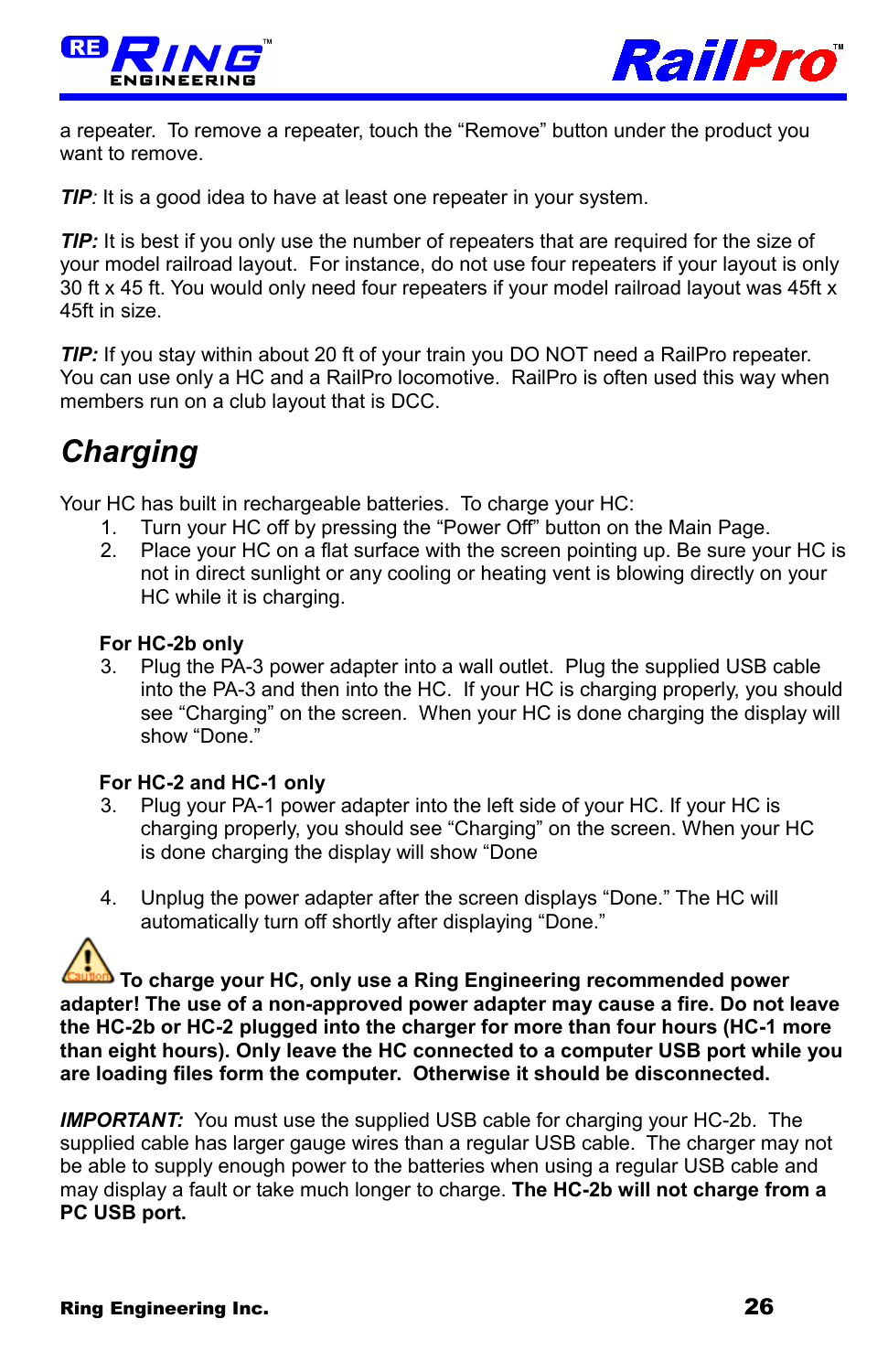



**IMPORTANT:** The room temperature, where your HC will be charged, should be between 60 and 85 degrees Fahrenheit.

*TIP:* It is best if you allow the batteries to discharge most of the way before recharging your HC.

**IMPORTANT:** Always charge your batteries if the battery charge indicator is red. **Charge your HC at least once a month even if you do not use it**. **Continued neglect to not charge batteries regularly can lead to permanent battery failure.** If you allow the batteries to discharge to a very low level, it may take several hours for the display to light up and show that your HC is charging.

*IMPORTANT:* Your HC rechargeable batteries should provide years of service. In the event that the batteries need replaced, return your HC to Ring Engineering for service.

## <span id="page-26-0"></span>*Passwords*

Your RailPro system is equipped with Direct Radio Technology. It is possible for Direct Radio to transmit over 100 ft to control products. Therefore, it is possible that your neighbor could control your equipment from their nearby location. The solution that RailPro provides is Password protection. Products can only be controlled if you know the password. Therefore, if you set a password in each of your RailPro products, and do not share your password with anyone, then you will be the only person that can control your system.

It is recommended that you set a password in each RailPro product that you buy right after you receive it. When shipped from the factory, your RailPro product's password is blank. When the password is blank any RailPro controlling device can detect and control your product.

To set your HC password, touch the "Adjust Settings" button from the Main Page. Touch the blue area under Password and enter your new password. Remember to press the "Save" button to permanently save your password.

**IMPORTANT:** Be careful changing your password after products have been detected. When you change your password only the controllers that know the password will be able to control the products.

Example 1:

You have two HC's (named Bob and Mike) and a locomotive module.

- 1. You set a password "Ring" in the locomotive module.
- 2. You detect the locomotive module with Bob's HC. Now Bob's HC thinks the locomotive password is "Ring".
- 3. You use Mike's HC to change the password in the locomotive module to "Engineering".
- 4. Bob's HC can no longer control the locomotive module.
- 5. To fix the problem, Bob needs to remove the locomotive module and detect it (Find Product) again. At first no product will be detected. Then Bob will enter password "Engineering" and Bob's HC will detect, load, and be able to control the locomotive module again.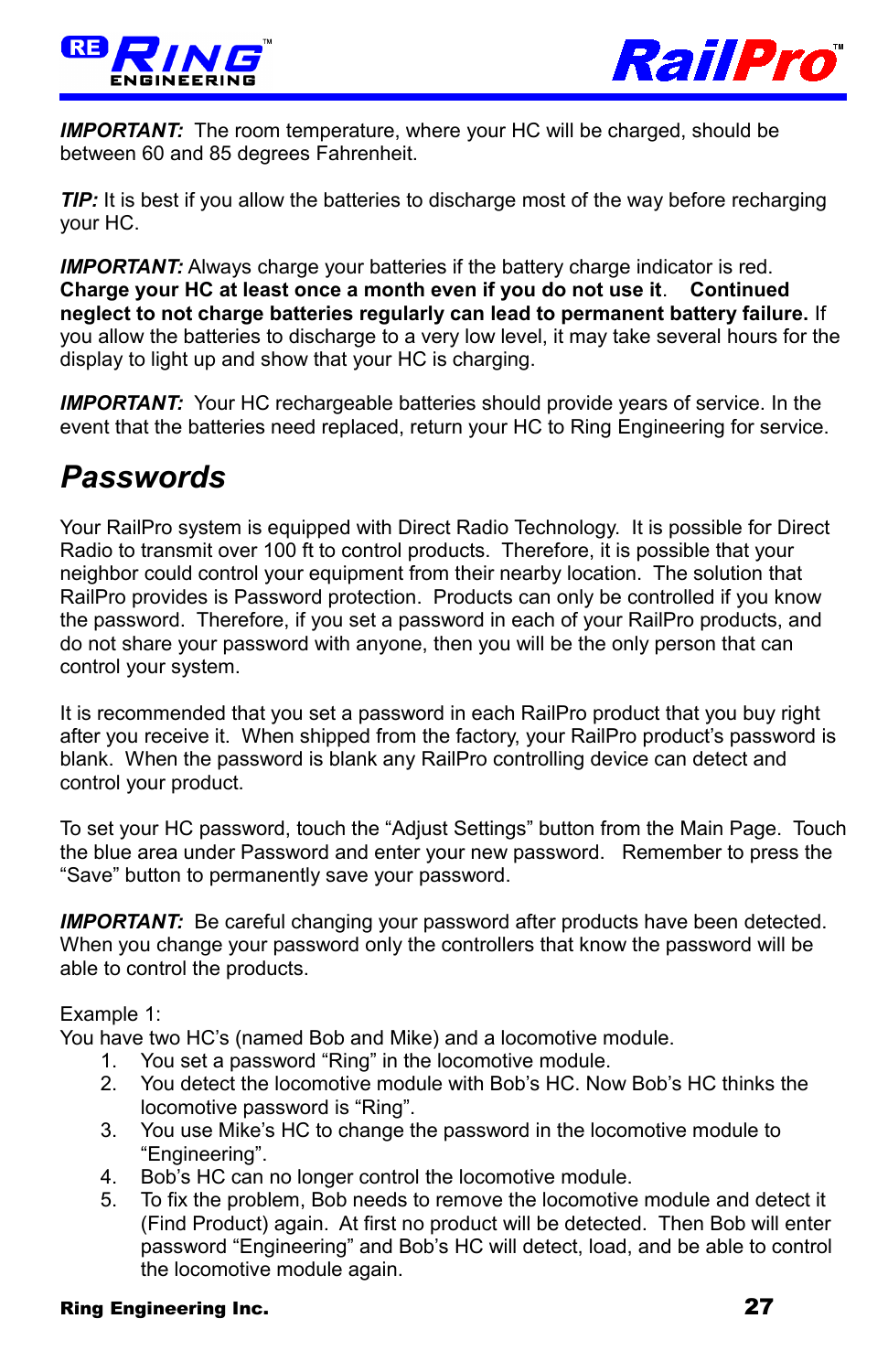



#### Example 2:

You have two HC's (named Bob and Mike).

- 1. Bob sets his password in his HC to "Ring".
- 2. Mike detects Bob's HC and remembers that Bob's password is "Ring".
- 3. Bob changes his password to "Engineering".
- 4. Mike presses his stop all "Set all Speeds to Zero" and it sends a message to Bob's HC to zero speed with password "Ring". Bob's HC does not respond because the password is not correct.
- 5. To fix the problem, Mike needs to remove Bob's HC from his HC and detect (Find Product) Bob's HC again. At first no product will be detected. Then Mike will enter password "Engineering" and Mike's HC will detect, load, and be able to communicate with Bob's HC.

You can reset the password to no password on any product. On the HC you simply go to the "Adjust Settings Page" and change the password. To reset the password on products that do not have a touch screen, you need to use a HC and cycle power on the product.

*TIP:* If you are going to use your RailPro products in a train club, then you may want to give each RailPro power supply the same password. Therefore, when a club member gets a new controller, they can detect each power supply so their controller can send a Stop All - Power off and cause this power supply to turn its output off. Also, the controlling device will need to load this product so this Power Supplies repeater can be used by the controlling device.

### <span id="page-27-2"></span>**Reset Password**

To reset a password on a product, touch the "Tools" button on the "Main Page," then touch the "Reset Password" button. Turn the power off and then on again on the product that you want to reset the password. Within 10 seconds of turning the power on, touch the "Reset Password" button on the HC screen. The HC will display the product that it detected. If the detected product is the product that you want to reset its password, then turn the products power off and back on again. Within 10 seconds of turning the power on, press the second "Reset Password" button. The password in your product should now be cleared.

**IMPORTANT:** If you do not save the settings in your product, the next time the power is cycled the product will restore its old password.

*TIP:* It is easy to cycle the power on a locomotive by pushing high on the side of the locomotive. This will cause the wheels on one side of the locomotive to lift off the track and effectively turn the power off to the locomotive. Letting go of the locomotive will effectively restore power to the locomotive.

## <span id="page-27-1"></span>*Update Software*

### <span id="page-27-0"></span>**Introduction**

An outstanding feature of RailPro products is the ability to update their software. By updating software, you can change pictures, add more sounds, and add light effects to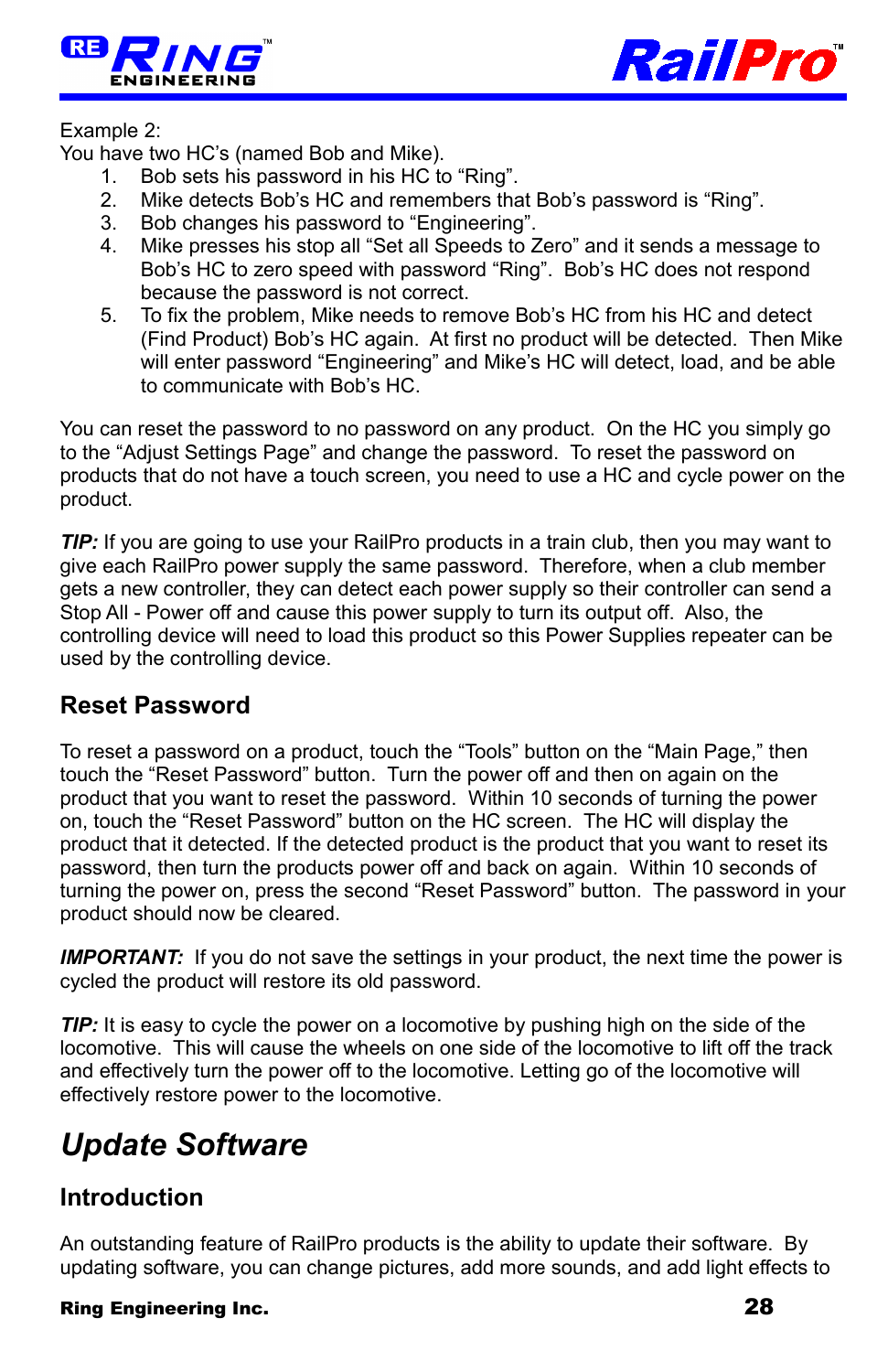



locomotive modules, change other modules and much more. Besides adding files to your RailPro products, you can even update the RailPro products main program! By updating the main program, you can add completely new features to your RailPro system. For example, if you purchased a locomotive module that did not have acceleration adjustment, you could update the software and add this feature.

Your HC can be connected to a personal computer with Internet access and you can download new files to your HC. Additionally, you can send the files you loaded to your other RailPro products using Direct Radio! From Ring Engineering's Internet site, you can download picture files, sound files, light effect files, and much more! Please use your computers browser and go to:

[www.RingEngineering.com/RailProSoftware.htm](http://www.RingEngineering.com/RailProSoftware.htm)

to load the RailPro software to your computer and get the RailPro Software User Manual. The RailPro Software User Manual describes how to load pictures, sounds, light effects, make user Accessory Projects, and much more!

## <span id="page-28-0"></span>*Remove Product*

If you no longer want a product to show up on the selection screens, you can remove a product from your HC. To remove a product, touch the "Tools" button on the "Main Page." Then touch the "Remove Product" button. Select a category and touch the picture of the product you would like to remove. Then all you need to do is touch the "Remove" button and your HC will remove the product from its memory. If you want to, you can detect the product again by using the "Find Product" button.